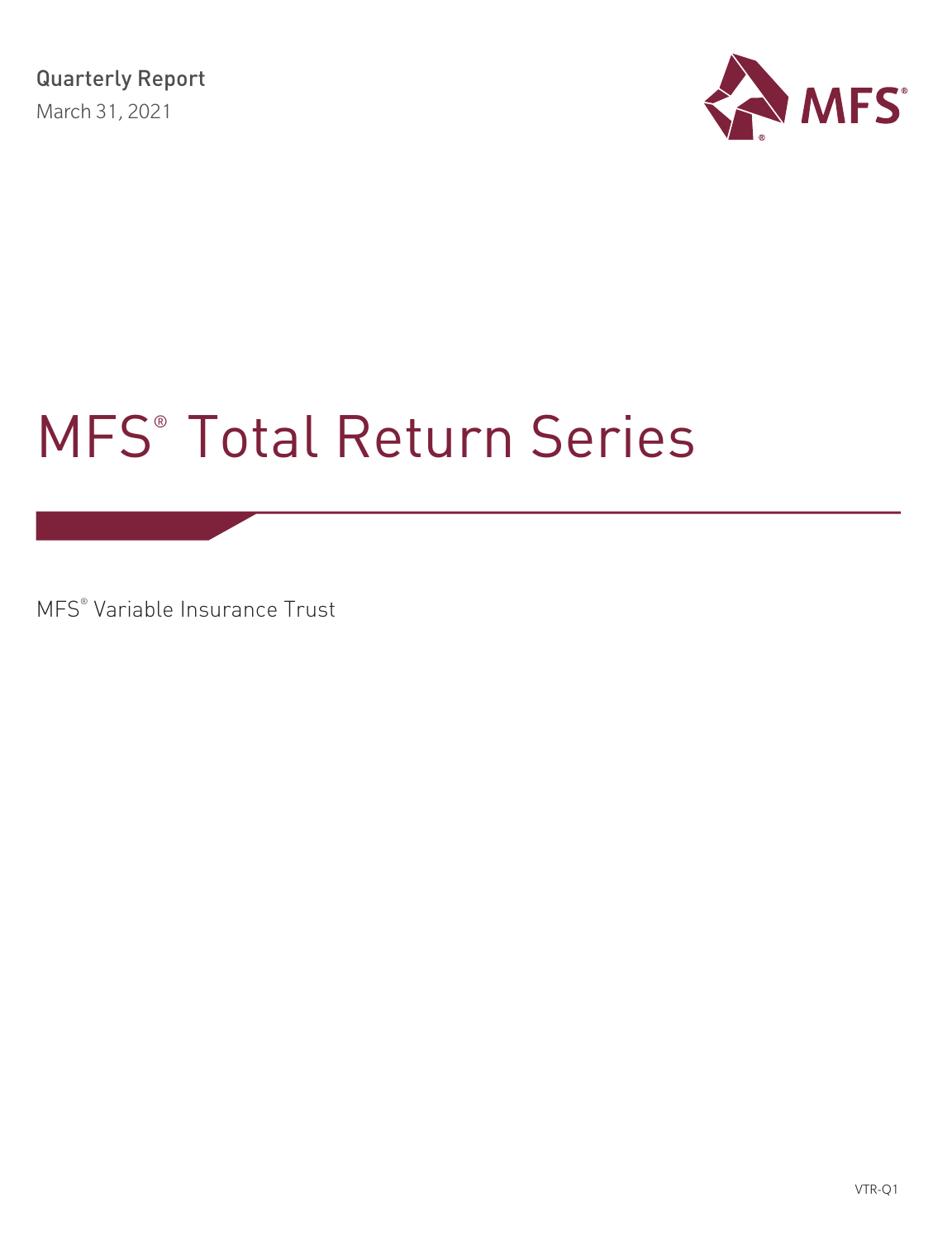# **PORTFOLIO OF INVESTMENTS**

3/31/21 (unaudited)

The Portfolio of Investments is a complete list of all securities owned by your fund. It is categorized by broad-based asset classes.

| <b>Issuer</b>                                | <b>Shares/Par</b> | Value (\$)       |
|----------------------------------------------|-------------------|------------------|
| Common Stocks - 59.1%                        |                   |                  |
| Aerospace - 2.5%                             |                   |                  |
| Honeywell International, Inc.                | 132,715           | \$<br>28,808,445 |
| L3Harris Technologies, Inc.                  | 80,550            | 16,325,874       |
| Lockheed Martin Corp.                        | 23,656            | 8,740,892        |
| Northrop Grumman Corp.                       | 32,523            | 10,525,744       |
|                                              |                   | \$<br>64,400,955 |
| Alcoholic Beverages - 0.4%                   |                   |                  |
| Diageo PLC                                   | 244,098           | \$<br>10,060,065 |
| Automotive - 1.2%                            |                   |                  |
| Aptiv PLC (a)                                | 30,454            | \$<br>4,199,607  |
| Lear Corp.                                   | 88,964            | 16,124,725       |
| LKQ Corp. (a)                                | 263,897           | 11,170,760       |
|                                              |                   | \$<br>31,495,092 |
| Biotechnology - 0.2%                         |                   |                  |
| Vertex Pharmaceuticals, Inc. (a)             | 28,169            | \$<br>6,053,236  |
| Broadcasting - 0.3%                          |                   |                  |
| Discovery Communications, Inc., "A" (a)      | 109,117           | \$<br>4,742,225  |
| Omnicom Group, Inc.                          | 35,108            | 2,603,258        |
|                                              |                   | \$<br>7,345,483  |
| Brokerage & Asset Managers - 3.4%            |                   |                  |
| BlackRock, Inc.                              | 10,990            | \$<br>8,286,020  |
| Blackstone Group, Inc.                       | 109,834           | 8,185,928        |
| Cboe Global Markets, Inc.                    | 81,882            | 8,080,935        |
| Charles Schwab Corp.                         | 604,747           | 39,417,410       |
| Invesco Ltd.                                 | 324,939           | 8,194,961        |
| NASDAQ, Inc.                                 | 57,434            | 8,469,218        |
| T. Rowe Price Group, Inc.                    | 42,741            | 7,334,356        |
|                                              |                   | \$<br>87,968,828 |
| Business Services - 2.7%                     |                   |                  |
| Accenture PLC, "A"                           | 85,072            | \$<br>23,501,140 |
| Amdocs Ltd.                                  | 141,003           | 9,891,360        |
| Equifax, Inc.                                | 45,108            | 8,170,412        |
| Fidelity National Information Services, Inc. | 96,596            | 13,582,364       |
| Fiserv, Inc. (a)                             | 123,351           | 14,683,703       |
| Cable TV - 2.0%                              |                   | \$<br>69,828,979 |
| Comcast Corp., "A"                           |                   | 53,079,475       |
|                                              | 980,955           | \$               |
| Chemicals - 1.2%                             |                   |                  |
| 3M Co.                                       | 67,590            | \$<br>13,023,241 |
| PPG Industries, Inc.                         | 119,517           | 17,958,625       |
|                                              |                   | \$<br>30,981,866 |
| Computer Software - 2.3%                     |                   |                  |
| Microsoft Corp.                              | 214,618           | \$<br>50,600,486 |
| Oracle Corp.                                 | 132,120           | 9,270,860        |
|                                              |                   | \$<br>59,871,346 |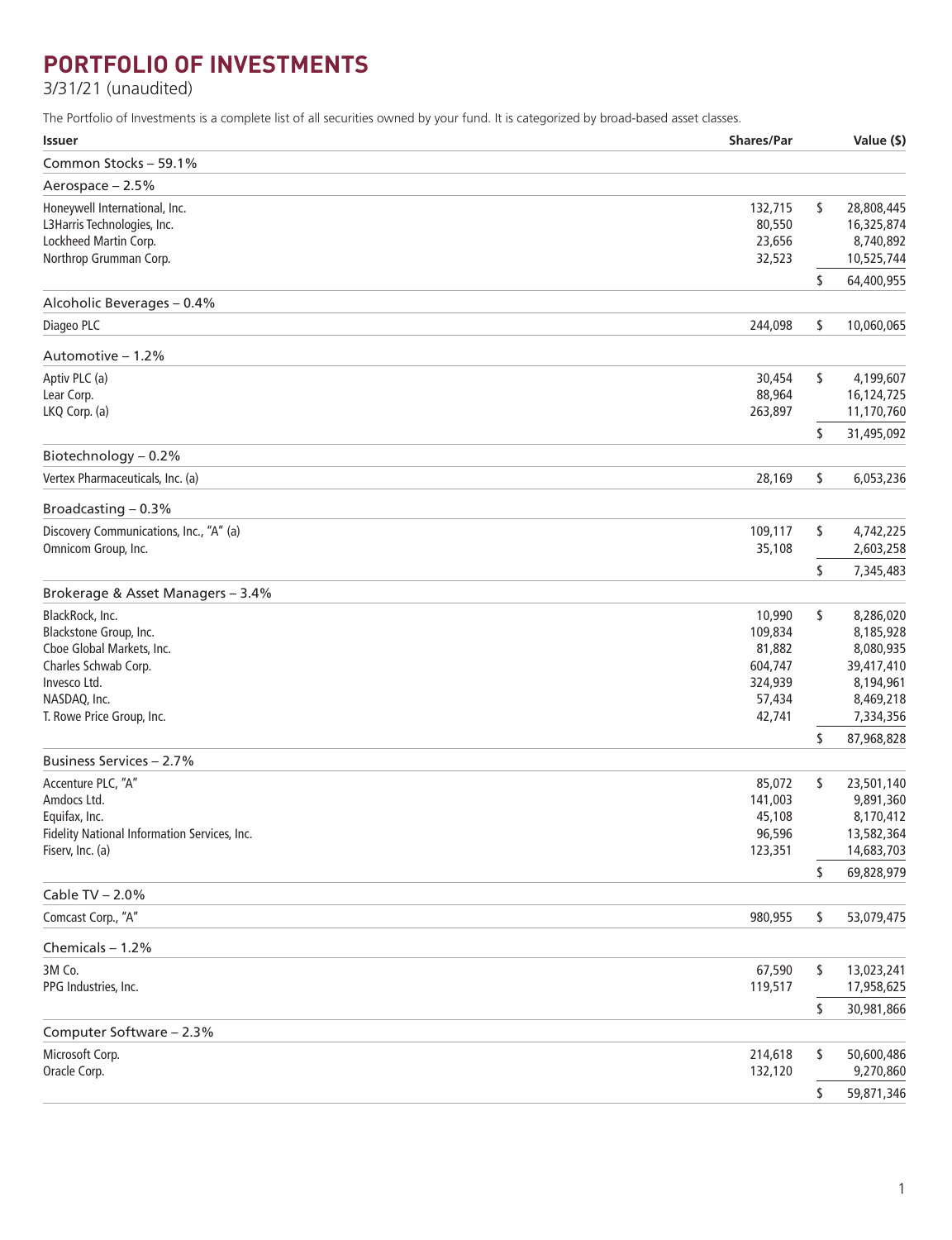| <b>Issuer</b>                                    | <b>Shares/Par</b> | Value (\$)       |
|--------------------------------------------------|-------------------|------------------|
| Common Stocks - continued                        |                   |                  |
| Construction $-1.6%$                             |                   |                  |
| Masco Corp.                                      | 394,490           | \$<br>23,629,951 |
| Otis Worldwide Corp.                             | 54,785            | 3,750,033        |
| Stanley Black & Decker, Inc.                     | 46,563            | 9,297,234        |
| Vulcan Materials Co.                             | 32,667            | 5,512,557        |
|                                                  |                   | \$<br>42,189,775 |
| Consumer Products - 0.7%                         |                   |                  |
| Colgate-Palmolive Co.                            | 126,072           | \$<br>9,938,256  |
| Kimberly-Clark Corp.                             | 61,617            | 8,567,844        |
|                                                  |                   | \$<br>18,506,100 |
| Electrical Equipment - 1.1%                      |                   |                  |
| Johnson Controls International PLC               | 494,108           | \$<br>29,483,424 |
| Electronics $-3.5%$                              |                   |                  |
| Applied Materials, Inc.                          | 117,041           | \$<br>15,636,678 |
| Intel Corp.                                      | 381,897           | 24,441,408       |
| NXP Semiconductors N.V.                          | 64,624            | 13,011,396       |
| Taiwan Semiconductor Manufacturing Co. Ltd., ADR | 132,887           | 15,717,874       |
| Texas Instruments, Inc.                          | 112,901           | 21,337,160       |
|                                                  |                   | \$<br>90,144,516 |
| Energy - Independent $-1.1%$                     |                   |                  |
| ConocoPhillips                                   | 145,499           | \$<br>7,707,082  |
| Hess Corp.                                       | 175,590           | 12,424,749       |
| Pioneer Natural Resources Co.                    | 28,770            | 4,569,251        |
| Valero Energy Corp.                              | 68,427            | 4,899,373        |
|                                                  |                   | \$<br>29,600,455 |
| Food & Beverages - 2.4%                          |                   |                  |
| Archer Daniels Midland Co.                       | 165,884           | \$<br>9,455,388  |
| Constellation Brands, Inc., "A"                  | 23,415            | 5,338,620        |
| Danone S.A.                                      | 124,233           | 8,522,750        |
| General Mills, Inc.                              | 134,972           | 8,276,483        |
| J.M. Smucker Co.                                 | 38,473            | 4,867,989        |
| Mondelez International, Inc.                     | 111,331           | 6,516,203        |
| Nestle S.A.                                      | 112,207           | 12,505,830       |
| PepsiCo, Inc.                                    | 52,675            | 7,450,879        |
| Food & Drug Stores - 0.7%                        |                   | \$<br>62,934,142 |
| Wal-Mart Stores, Inc.                            | 126,050           | \$<br>17,121,371 |
|                                                  |                   |                  |
| Health Maintenance Organizations - 1.6%          |                   |                  |
| Cigna Corp.                                      | 176,689           | \$<br>42,712,799 |
| Insurance $-3.2%$                                |                   |                  |
| Aon PLC                                          | 92,296            | \$<br>21,238,233 |
| Chubb Ltd.                                       | 146,242           | 23,101,849       |
| Marsh & McLennan Cos., Inc.                      | 63,209            | 7,698,856        |
| Reinsurance Group of America, Inc.               | 31,957            | 4,028,180        |
| Travelers Cos., Inc.                             | 99,617            | 14,982,397       |
| <b>Willis Towers Watson PLC</b>                  | 54,204            | 12,406,211       |
|                                                  |                   | \$<br>83,455,726 |
| Internet $-0.4%$                                 |                   |                  |
| Alphabet, Inc., "A" (a)                          | 5,374             | \$<br>11,083,982 |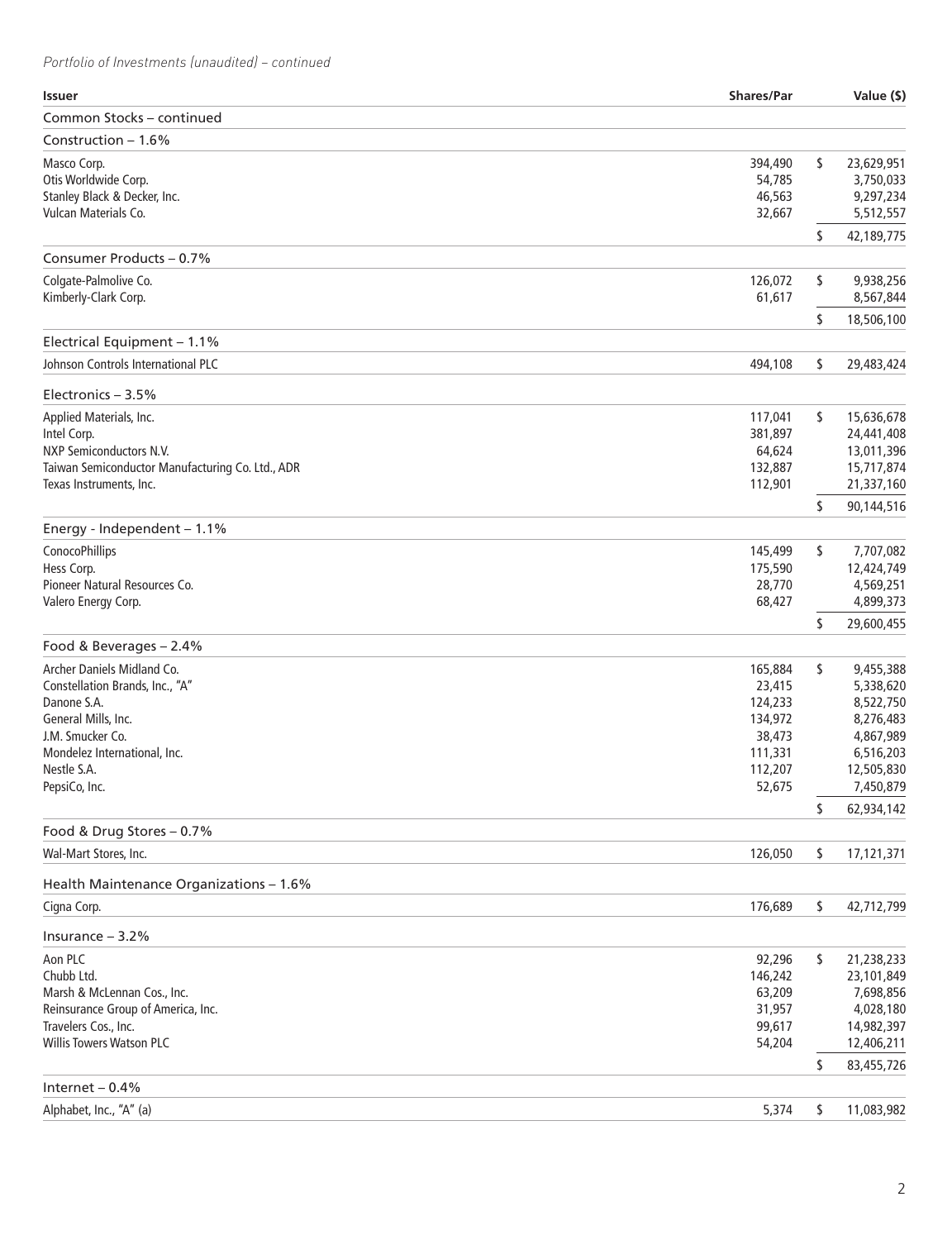| <b>Issuer</b>                                    | <b>Shares/Par</b> |    | Value (\$)               |
|--------------------------------------------------|-------------------|----|--------------------------|
| Common Stocks - continued                        |                   |    |                          |
| Leisure & Toys - 0.3%                            |                   |    |                          |
| Electronic Arts, Inc.                            | 63,934            | \$ | 8,654,746                |
| Machinery & Tools - 2.4%                         |                   |    |                          |
| Caterpillar, Inc.                                | 38,659            | \$ | 8,963,862                |
| Eaton Corp. PLC                                  | 253,653           |    | 35,075,137               |
| Ingersoll Rand, Inc. (a)                         | 195,152           |    | 9,603,430                |
| Trane Technologies PLC                           | 57,797            |    | 9,568,871                |
|                                                  |                   | \$ | 63,211,300               |
| Major Banks - 5.9%                               |                   |    |                          |
| Bank of America Corp.                            | 849,082           | \$ | 32,850,982               |
| Goldman Sachs Group, Inc.                        | 168,464           |    | 55,087,728               |
| JPMorgan Chase & Co.                             | 303,178           |    | 46,152,787               |
| <b>Morgan Stanley</b>                            | 59,959            |    | 4,656,416                |
| PNC Financial Services Group, Inc.               | 80,846            |    | 14,181,197               |
| Medical & Health Technology & Services - 1.5%    |                   | S  | 152,929,110              |
| ICON PLC (a)                                     | 31,304            | \$ | 6,147,166                |
| McKesson Corp.                                   | 81,800            |    | 15,954,272               |
| Quest Diagnostics, Inc.                          | 120,703           |    | 15,491,023               |
|                                                  |                   | \$ | 37,592,461               |
| Medical Equipment - 2.7%                         |                   |    |                          |
| Becton, Dickinson and Co.                        | 33,519            | \$ | 8,150,145                |
| Danaher Corp.                                    | 103,022           |    | 23,188,192               |
| <b>Medtronic PLC</b>                             | 233,671           |    | 27,603,555               |
| Thermo Fisher Scientific, Inc.                   | 24,247            |    | 11,065,846               |
|                                                  |                   | \$ | 70,007,738               |
| Metals & Mining - 0.2%<br><b>Rio Tinto PLC</b>   | 71,514            | \$ | 5,471,697                |
|                                                  |                   |    |                          |
| Natural Gas - Pipeline - 0.2%                    |                   |    |                          |
| <b>Enterprise Products Partners LP</b>           | 231,224           | \$ | 5,091,552                |
| Other Banks & Diversified Financials - 2.5%      |                   |    |                          |
| Northern Trust Corp.                             | 82,175            | \$ | 8,637,414                |
| Truist Financial Corp.                           | 617,550           |    | 36,015,516               |
| U.S. Bancorp                                     | 358,944           |    | 19,853,193               |
|                                                  |                   | \$ | 64,506,123               |
| Pharmaceuticals - 3.6%                           |                   |    |                          |
| Bayer AG                                         | 72,825            | \$ | 4,608,286                |
| Johnson & Johnson                                | 284,820           |    | 46,810,167               |
| Merck & Co., Inc.<br>Roche Holding AG            | 394,444<br>35,867 |    | 30,407,688<br>11,591,361 |
|                                                  |                   | \$ | 93,417,502               |
| Railroad & Shipping - 1.1%                       |                   |    |                          |
| Union Pacific Corp.                              | 131,192           | \$ | 28,916,029               |
|                                                  |                   |    |                          |
| Real Estate - 0.5%<br>Public Storage, Inc., REIT | 16,561            | \$ | 4,086,592                |
| <b>STORE Capital Corp., REIT</b>                 | 271,383           |    | 9,091,331                |
|                                                  |                   |    |                          |
|                                                  |                   | \$ | 13,177,923               |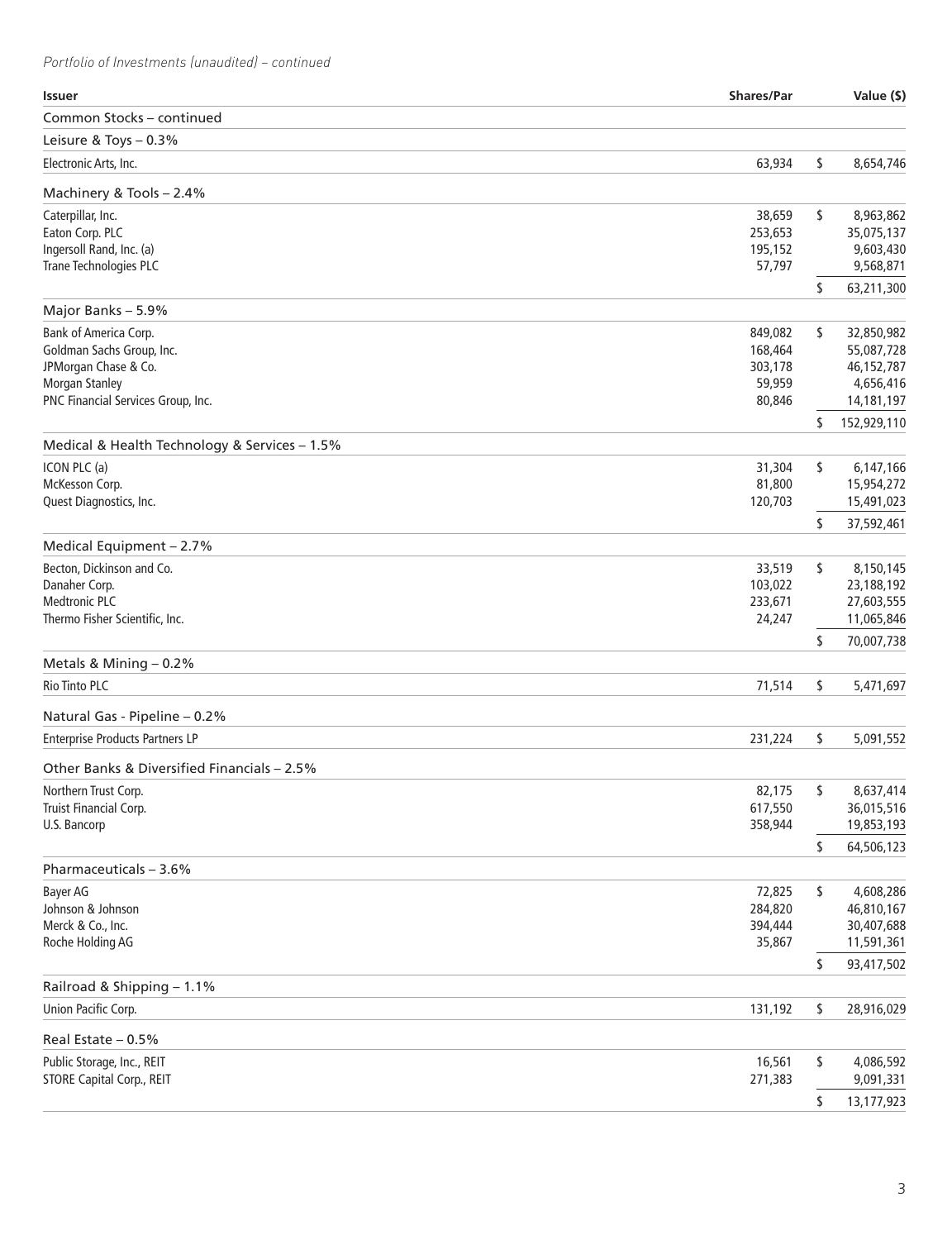| <b>Issuer</b>                                                                                        | Shares/Par      |    | Value (\$)      |
|------------------------------------------------------------------------------------------------------|-----------------|----|-----------------|
| Common Stocks – continued                                                                            |                 |    |                 |
| Specialty Chemicals - 0.8%                                                                           |                 |    |                 |
| Axalta Coating Systems Ltd. (a)                                                                      | 341,463         | \$ | 10,100,475      |
| DuPont de Nemours, Inc.                                                                              | 123,632         |    | 9,554,281       |
|                                                                                                      |                 | \$ | 19,654,756      |
| Specialty Stores - 0.9%                                                                              |                 |    |                 |
| Home Depot, Inc.                                                                                     | 46,640          | \$ | 14,236,860      |
| Target Corp.                                                                                         | 43,175          |    | 8,551,672       |
|                                                                                                      |                 | \$ | 22,788,532      |
| Telecommunications - Wireless – 0.4%                                                                 |                 |    |                 |
| T-Mobile USA, Inc. (a)                                                                               | 90,433          | \$ | 11,330,351      |
| Tobacco $-1.0\%$                                                                                     |                 |    |                 |
| Philip Morris International, Inc.                                                                    | 294,782         | \$ | 26,158,955      |
| Trucking $-0.2%$                                                                                     |                 |    |                 |
| United Parcel Service, Inc., "B"                                                                     | 33,646          | \$ | 5,719,484       |
| Utilities - Electric Power - 2.4%                                                                    |                 |    |                 |
| Duke Energy Corp.                                                                                    | 210,700         | \$ | 20,338,871      |
| Exelon Corp.                                                                                         | 235,270         |    | 10,290,710      |
| PG&E Corp. (a)                                                                                       | 734,906         |    | 8,605,749       |
| Pinnacle West Capital Corp.                                                                          | 67,005          |    | 5,450,857       |
| Southern Co.                                                                                         | 269,512         |    | 16,752,866      |
|                                                                                                      |                 | S  | 61,439,053      |
| <b>Total Common Stocks</b>                                                                           |                 |    | \$1,538,384,927 |
| Bonds $-39.0\%$                                                                                      |                 |    |                 |
| Aerospace - 0.2%                                                                                     |                 |    |                 |
| BAE Systems PLC, 3.4%, 4/15/2030 (n)                                                                 | \$<br>1,108,000 | \$ | 1,175,301       |
| Huntington Ingalls Industries, Inc., 3.844%, 5/01/2025                                               | 591,000         |    | 644,582         |
| L3Harris Technologies, Inc., 3.85%, 6/15/2023                                                        | 2,215,000       |    | 2,363,020       |
| Raytheon Technologies Corp., 4.125%, 11/16/2028                                                      | 1,570,000       |    | 1,767,018       |
|                                                                                                      |                 | \$ | 5,949,921       |
| Apparel Manufacturers - 0.0%                                                                         |                 |    |                 |
| NIKE, Inc., "B", 3.25%, 3/27/2040                                                                    | \$<br>773,000   | \$ | 809,638         |
| Asset-Backed & Securitized - 5.0%                                                                    |                 |    |                 |
| ALM Loan Funding, CLO, 2013-7R2A, "A1B2", FLR, 1.641% (LIBOR - 3mo. + 1.4%), 10/15/2027 (n)          | \$<br>4,410,000 | \$ | 4,336,860       |
| Arbor Realty Trust, Inc., CLO, 2020-FL1, "AS", FLR, 1.506% (LIBOR - 1mo. + 1.4%), 2/15/2035 (n)      | 1,150,000       |    | 1,149,694       |
| Arbor Realty Trust, Inc., CLO, 2021-FL1, "AS", FLR, 1.33% (LIBOR - 1mo. + 1.2%) 12/15/2035 (n)       | 2,115,000       |    | 2,104,425       |
| AREIT CRE Trust, 2018-CRE2, "A", FLR, 1.086% (LIBOR - 1mo. + 0.98%), 11/14/2035 (n)                  | 1,208,140       |    | 1,207,455       |
| AREIT CRE Trust, 2019-CRE3, "AS", FLR, 1.406% (LIBOR - 1mo. + 1.3%), 9/14/2036 (n)                   | 3,366,000       |    | 3,361,920       |
| Avis Budget Rental Car Funding LLC, 2019-1A, "A", 3.45%, 3/20/2023 (n)                               | 3,880,000       |    | 3,966,392       |
| Bancorp Commercial Mortgage Trust, 2019-CRE6, "AS", FLR, 1.406% (LIBOR - 1mo. + 1.3%), 9/15/2036 (n) | 3,469,924       |    | 3,469,923       |
| Bayview Financial Revolving Mortgage Loan Trust, FLR, 1.709% (LIBOR - 1mo. + 1.6%), 12/28/2040 (n)   | 961,524         |    | 1,006,475       |
| BDS Ltd., 2019-FL4, "A", FLR, 1.208% (LIBOR - 1mo. + 1.10%), 8/15/2036 (n)                           | 2,416,000       |    | 2,412,980       |
| BPCRE Holder LLC, 0.956%, 2/15/2037 (n)                                                              | 1,310,500       |    | 1,310,904       |
| BSPRT Issuer Ltd., 2021-FL6, "AS", FLR, 1.403% (LIBOR - 1mo. + 1.3%) 3/15/2036 (n)                   | 4,964,000       |    | 4,951,590       |
| Business Jet Securities LLC, 2021-1A, "A", 2.162%, 4/15/2036 (n)                                     | 1,563,000       |    | 1,552,703       |
| CHCP 2021-FL1 Ltd., "AS", FLR, 1.406% (LIBOR - 1mo. + 1.3%) 2/15/2038 (n)                            | 2,203,500       |    | 2,205,574       |
| Chesapeake Funding II LLC, 2018-1A, "A1", 3.04%, 4/15/2030 (n)                                       | 449,535         |    | 452,069         |
| Commercial Mortgage Pass-Through Certificates, 2019-BN17, "A4", 3.714%, 4/15/2052                    | 2,789,000       |    | 3,066,292       |
| Commercial Mortgage Trust, 2015-LC21, "A4", 3.708%, 7/10/2048                                        | 3,980,975       |    | 4,357,546       |
| CSAIL Commercial Mortgage Trust, 2015-C2, "A4", 3.504%, 6/15/2057                                    | 2,316,427       |    | 2,500,374       |
| Cutwater Ltd., 2015-1A, "AR", FLR, 1.461% (LIBOR - 3mo. + 1.22%), 1/15/2029 (n)                      | 4,013,307       |    | 4,013,376       |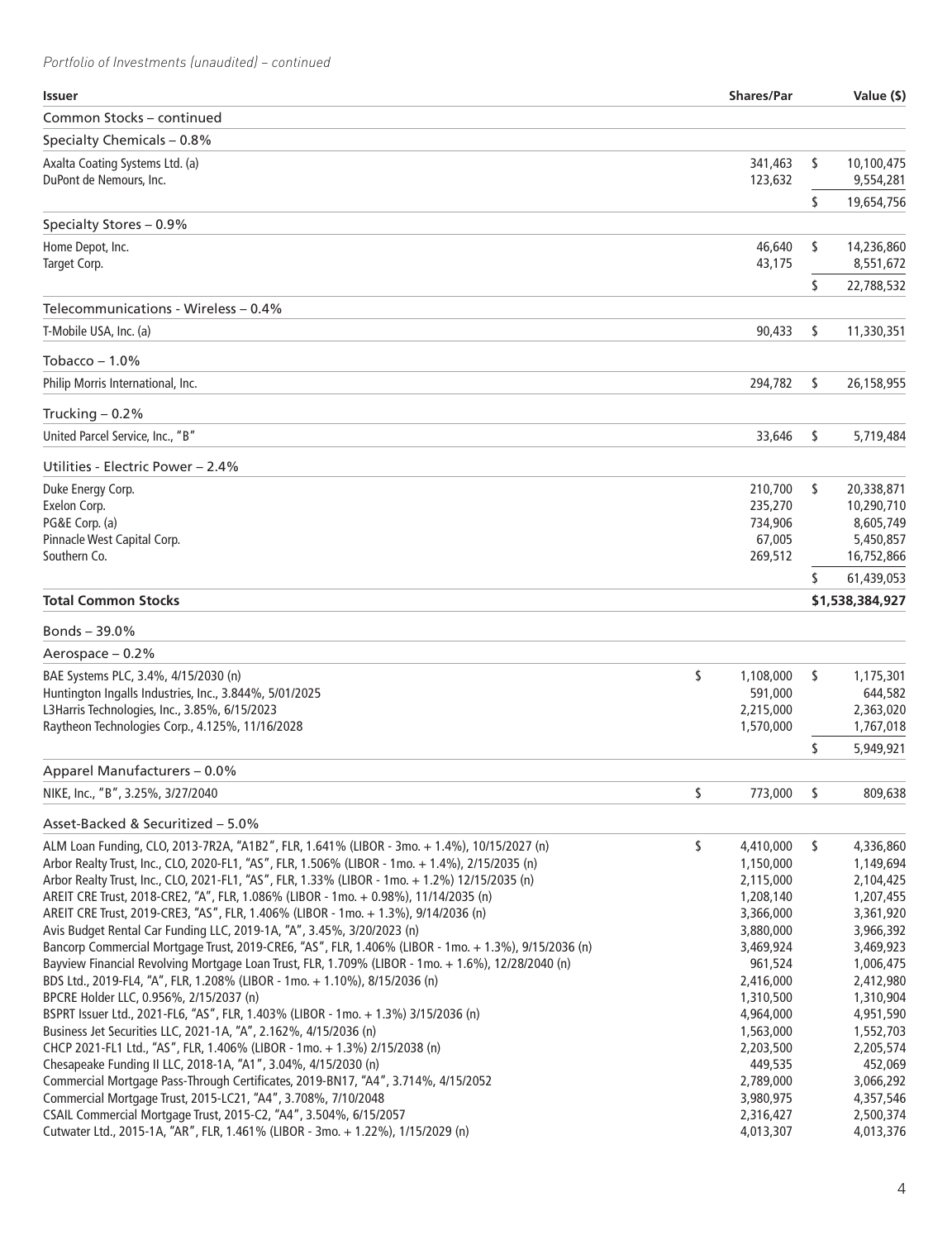#### **Issuer Shares/Par Value (\$)**

| Bonds – continued                                                                                                                                                     |                      |    |                      |
|-----------------------------------------------------------------------------------------------------------------------------------------------------------------------|----------------------|----|----------------------|
| Asset-Backed & Securitized – continued                                                                                                                                |                      |    |                      |
| Dryden Senior Loan Fund, 2013-26A, "AR", CLO, FLR, 1.141% (LIBOR - 3mo. + 0.9%), 4/15/2029 (n)                                                                        | \$<br>2,088,000      | \$ | 2,085,549            |
| Dryden Senior Loan Fund, 2018-55A, "A1", CLO, FLR, 1.261% (LIBOR - 3mo. + 1.02%), 4/15/2031 (n)                                                                       | 4,414,000            |    | 4,415,850            |
| Exantas Capital Corp. CLO Ltd., 2019-RS07, "A", FLR, 1.108% (LIBOR - 1mo. + 1%), 4/15/2036 (n)                                                                        | 193,048              |    | 192,770              |
| Exeter Automobile Receivables Trust, 2020-1, 2.26%, 4/15/2024 (n)                                                                                                     | 720,000              |    | 726,521              |
| Figueroa CLO Ltd., 2014-1A, "BR", FLR, 1.741% (LIBOR - 3mo. + 1.5%), 1/15/2027 (n)                                                                                    | 1,330,000            |    | 1,333,430            |
| Fort CRE LLC, 2018-1A, "A1", FLR, 1.458% (LIBOR - 1mo. + 1.35%), 11/16/2035 (n)                                                                                       | 1,286,138            |    | 1,286,137            |
| GLS Auto Receivables Trust, 2020-1A, "A", 2.17%, 2/15/2024 (n)                                                                                                        | 496,240              |    | 500,371              |
| GMAC Mortgage Corp. Loan Trust, FGIC, 5.805%, 10/25/2036                                                                                                              | 219,164              |    | 231,216              |
| GS Mortgage Securities Trust, 2015-GC30, "A4", 3.382%, 5/10/2050                                                                                                      | 4,243,101            |    | 4,578,446            |
| GS Mortgage Securities Trust, 2019-GSA1, "A4", 3.047%, 11/10/2052                                                                                                     | 2,182,474            |    | 2,292,209            |
| GS Mortgage Securities Trust, 2020-GC45, "A5", 2.91%, 2/13/2053                                                                                                       | 2,001,659            |    | 2,090,076            |
| JPMBB Commercial Mortgage Securities Trust, 2014-C26, 3.494%, 1/15/2048                                                                                               | 4,880,000            |    | 5,276,867            |
| JPMBB Commercial Mortgage Securities Trust, 2015-C28, "A4", 3.227%, 10/15/2048                                                                                        | 3,256,792            |    | 3,481,747            |
| KKR Real Estate Financial Trust, Inc., 2018-FL1, "A", FLR, 1.208% (LIBOR - 1mo. + 1.1%), 6/15/2036 (n)                                                                | 2,167,945            |    | 2,167,945            |
| MF1 CLO Ltd., 2019-FL2, "A", FLR, 1.239% (LIBOR - 1mo. + 1.13%), 12/25/2034 (n)                                                                                       | 3,160,308            |    | 3,158,058            |
| MF1 CLO Ltd., 2021-FL5, "AS", FLR, 1.308% (LIBOR - 1mo. + 1.2%), 7/15/2036 (n)                                                                                        | 5,459,500            |    | 5,459,500            |
| MF1 Multi-Family Housing Mortgage Loan Trust, 2020-FL4, "A", FLR, 1.806% (LIBOR - 1mo. + 1.7%), 11/15/2035 (n)                                                        | 1,701,000            |    | 1,713,138            |
| Morgan Stanley Bank of America Merrill Lynch Trust, 2017-C34, "A4", 3.536%, 11/15/2052                                                                                | 1,600,004            |    | 1,746,242            |
| Morgan Stanley Capital I Trust, 2017-H1, "A5", 3.53%, 6/15/2050                                                                                                       | 1,456,742            |    | 1,589,373            |
| Mountain Hawk CLO Ltd., 2014-3A, "BR", FLR, 2.023% (LIBOR - 3mo. + 1.8%), 4/18/2025 (n)                                                                               | 4,534,203            |    | 4,541,480            |
| Neuberger Berman CLO Ltd., 2015-20, "AR", FLR, 1.041% (LIBOR - 3mo. + 0.8%), 1/15/2028 (n)                                                                            | 1,615,752            |    | 1,613,380            |
| Oaktree CLO Ltd., 2015-1A, "A2AR", FLR, 1.574% (LIBOR - 3mo. + 1.35%), 10/20/2027 (n)<br>PFP III Ltd., 2021-7, "AS", FLR, 1.25% (LIBOR - 1mo. + 1.15%), 4/14/2038 (n) | 809,537<br>3,912,500 |    | 809,131<br>3,897,828 |
| Ready Capital Mortgage Financing LLC, 2021-FL5, FLR, 1.11% (LIBOR - 1mo. + 1%) 4/25/2038 (n)                                                                          | 3,140,000            |    | 3,140,066            |
| Residential Funding Mortgage Securities, Inc., FGIC, 5.32%, 12/25/2035                                                                                                | 101,573              |    | 100,878              |
| Santander Retail Auto Lease Trust, 2020-A, "B", 1.88%, 3/20/2024 (n)                                                                                                  | 1,631,000            |    | 1,668,843            |
| Sound Point CLO Ltd., 2015-3A, "AR", FLR, 1.114% (LIBOR - 3mo. + 0.89%), 1/20/2028 (n)                                                                                | 208,559              |    | 208,516              |
| TPG Real Estate Finance Trust (TRTX), 2021-FL4, "A", FLR, 1.306% (LIBOR - 1mo. + 1.2%), 3/15/2038 (n)                                                                 | 5,181,500            |    | 5,184,738            |
| UBS Commercial Mortgage Trust, 2017-C8, "A4", 3.983%, 2/15/2051                                                                                                       | 2,950,000            |    | 3,271,846            |
| UBS Commercial Mortgage Trust, 2019-C17, "A4", 2.921%, 9/15/2052                                                                                                      | 2,461,404            |    | 2,549,683            |
| Verizon Owner Trust, 2020-A, "B", 1.98%, 7/22/2024                                                                                                                    | 2,616,000            |    | 2,687,401            |
| Veros Auto Receivables Trust, 2020-1, "A", 1.67%, 9/15/2023 (n)                                                                                                       | 852,217              |    | 855,106              |
| Wells Fargo Commercial Mortgage Trust, 2015-C28, "A4", 3.54%, 5/15/2048                                                                                               | 4,315,766            |    | 4,693,514            |
| Wells Fargo Commercial Mortgage Trust, 2019-C54, "A4", 3.146%, 12/15/2052                                                                                             | 3,579,870            |    | 3,784,266            |
|                                                                                                                                                                       |                      | S  | 130,758,673          |
| Automotive - 0.5%                                                                                                                                                     |                      |    |                      |
| General Motors Co., 6.75%, 4/01/2046                                                                                                                                  | \$<br>992,000        | \$ | 1,335,852            |
| Hyundai Capital America, 2.65%, 2/10/2025 (n)                                                                                                                         | 943,000              |    | 973,784              |
| Hyundai Capital America, 3%, 2/10/2027 (n)                                                                                                                            | 1,629,000            |    | 1,693,954            |
| Lear Corp., 3.8%, 9/15/2027                                                                                                                                           | 2,187,000            |    | 2,379,912            |
| Lear Corp., 4.25%, 5/15/2029                                                                                                                                          | 769,000              |    | 851,458              |
| Magna International, Inc., 2.45%, 6/15/2030                                                                                                                           | 2,229,000            |    | 2,231,149            |
| Volkswagen Group of America Finance LLC, 3.35%, 5/13/2025 (n)                                                                                                         | 3,867,000            |    | 4,150,498            |
|                                                                                                                                                                       |                      | \$ | 13,616,607           |
| Broadcasting $-0.1%$                                                                                                                                                  |                      |    |                      |
| RELX Capital, Inc., 3%, 5/22/2030                                                                                                                                     | \$<br>620,000        | \$ | 642,586              |
| Walt Disney Co., 3.5%, 5/13/2040                                                                                                                                      | 1,460,000            |    | 1,540,827            |
| Walt Disney Co., 3.6%, 1/13/2051                                                                                                                                      | 893,000              |    | 942,215              |
|                                                                                                                                                                       |                      | \$ | 3,125,628            |
| Brokerage & Asset Managers - 0.4%                                                                                                                                     |                      |    |                      |
| E*TRADE Financial Corp., 2.95%, 8/24/2022                                                                                                                             | \$<br>658,000        | \$ | 679,474              |
| E*TRADE Financial Corp., 4.5%, 6/20/2028                                                                                                                              | 975,000              |    | 1,111,589            |
| Intercontinental Exchange, Inc., 2.35%, 9/15/2022                                                                                                                     | 358,000              |    | 367,168              |
| Intercontinental Exchange, Inc., 4%, 10/15/2023                                                                                                                       | 935,000              |    | 1,014,381            |
| Intercontinental Exchange, Inc., 2.1%, 6/15/2030                                                                                                                      | 2,155,000            |    | 2,074,705            |
| Intercontinental Exchange, Inc., 1.85%, 9/15/2032                                                                                                                     | 634,000              |    | 579,679              |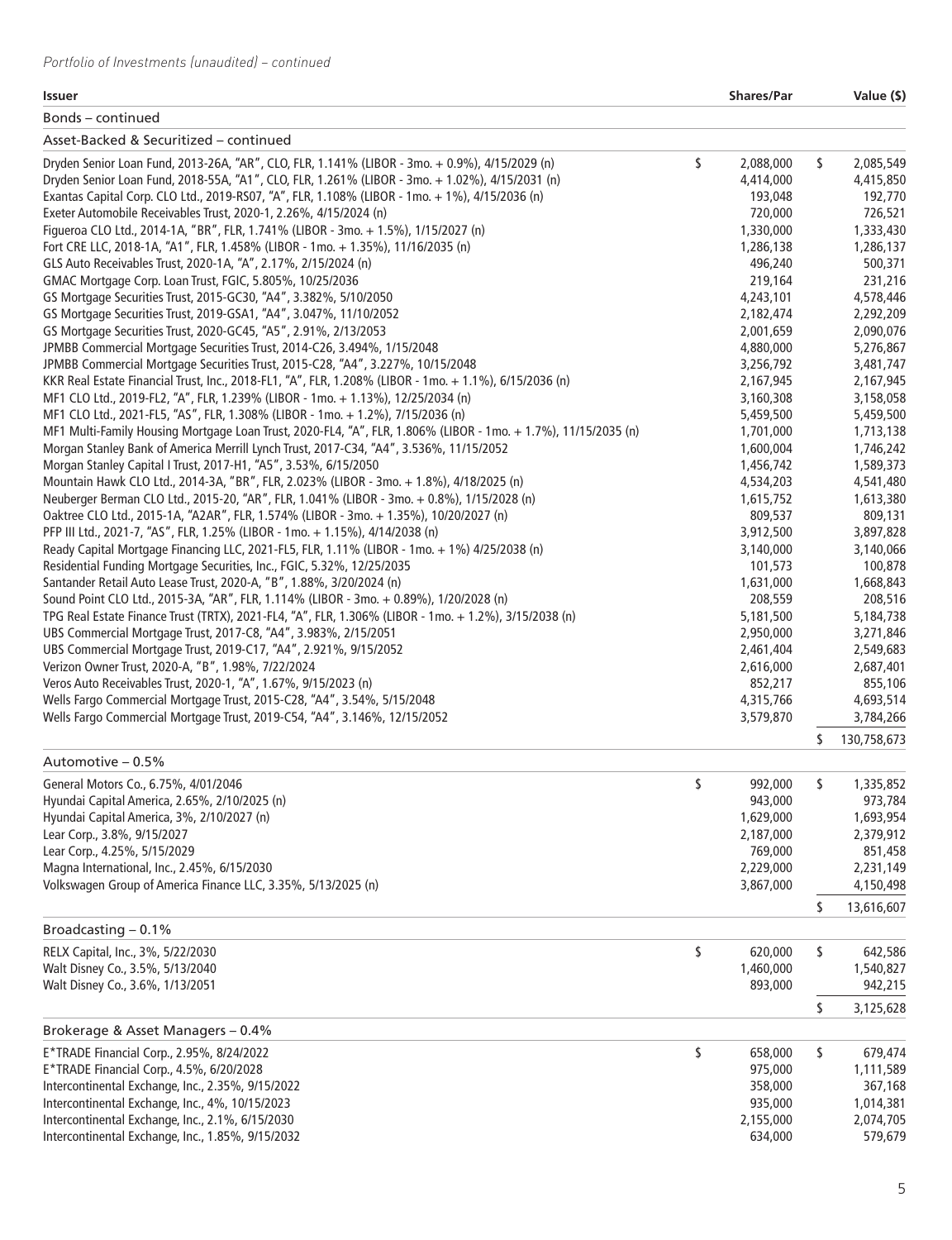| <b>Issuer</b>                                                                                                                            | <b>Shares/Par</b>            |    | Value (\$)             |
|------------------------------------------------------------------------------------------------------------------------------------------|------------------------------|----|------------------------|
| Bonds – continued                                                                                                                        |                              |    |                        |
| Brokerage & Asset Managers - continued                                                                                                   |                              |    |                        |
| National Securities Clearing Corp., 1.5%, 4/23/2025 (n)<br>Raymond James Financial, Inc., 4.95%, 7/15/2046                               | \$<br>1,462,000<br>2,057,000 | \$ | 1,476,391<br>2,514,472 |
|                                                                                                                                          |                              | \$ | 9,817,859              |
| Building $-0.3%$                                                                                                                         |                              |    |                        |
| CRH America Finance, Inc., 4.5%, 4/04/2048 (n)                                                                                           | \$<br>1,146,000              | \$ | 1,316,100              |
| Martin Marietta Materials, Inc., 3.5%, 12/15/2027                                                                                        | 815,000                      |    | 891,726                |
| Martin Marietta Materials, Inc., 2.5%, 3/15/2030                                                                                         | 223,000                      |    | 221,636                |
| Masco Corp., 2%, 2/15/2031                                                                                                               | 4,244,000                    |    | 4,021,561              |
| Vulcan Materials Co., 3.5%, 6/01/2030                                                                                                    | 380,000                      |    | 407,176                |
|                                                                                                                                          |                              | \$ | 6,858,199              |
| Business Services - 0.7%                                                                                                                 |                              |    |                        |
| Equinix, Inc., 2.625%, 11/18/2024<br>Equinix, Inc., 1.8%, 7/15/2027                                                                      | \$<br>2,863,000<br>1,829,000 | \$ | 3,014,965<br>1,793,367 |
| Fiserv, Inc., 2.65%, 6/01/2030                                                                                                           | 427,000                      |    | 429,739                |
| Fiserv, Inc., 4.4%, 7/01/2049                                                                                                            | 1,461,000                    |    | 1,680,975              |
| Global Payments, Inc., 1.2%, 3/01/2026                                                                                                   | 2,357,000                    |    | 2,319,222              |
| Tencent Holdings Ltd., 2.39%, 6/03/2030 (n)                                                                                              | 1,814,000                    |    | 1,750,664              |
| Verisk Analytics, Inc., 4.125%, 3/15/2029                                                                                                | 2,176,000                    |    | 2,416,653              |
| Visa, Inc., 3.15%, 12/14/2025                                                                                                            | 4,139,000                    |    | 4,512,188              |
| Western Union Co., 2.85%, 1/10/2025                                                                                                      | 578,000                      |    | 605,683                |
|                                                                                                                                          |                              | s  | 18,523,456             |
| Cable TV $-0.3%$                                                                                                                         |                              |    |                        |
| Charter Communications Operating LLC/Charter Communications Operating Capital Corp., 3.5%, 6/01/2041                                     | \$<br>2,122,000              | \$ | 2,012,726              |
| Charter Communications Operating LLC/Charter Communications Operating Capital Corp., 5.375%, 5/01/2047<br>Comcast Corp., 2.8%, 1/15/2051 | 430,000<br>964,000           |    | 498,365<br>880,901     |
| Cox Communications, Inc., 1.8%, 10/01/2030 (n)                                                                                           | 1,333,000                    |    | 1,232,485              |
| Time Warner Entertainment Co. LP, 8.375%, 7/15/2033                                                                                      | 2,526,000                    |    | 3,653,130              |
|                                                                                                                                          |                              | s  | 8,277,607              |
| Chemicals $-0.1%$                                                                                                                        |                              |    |                        |
| Sherwin-Williams Co., 2.3%, 5/15/2030                                                                                                    | \$<br>1,590,000              | \$ | 1,564,808              |
| Sherwin-Williams Co., 4.5%, 6/01/2047                                                                                                    | 1,060,000                    |    | 1,234,868              |
|                                                                                                                                          |                              | \$ | 2,799,676              |
| Computer Software - 0.1%                                                                                                                 |                              |    |                        |
| Dell International LLC/EMC Corp., 4.9%, 10/01/2026 (n)                                                                                   | \$<br>1,640,000              | ٢  | 1,859,716              |
| Microsoft Corp., 2.525%, 6/01/2050                                                                                                       | 2,011,000                    |    | 1,831,377              |
| Computer Software - Systems - 0.2%                                                                                                       |                              | \$ | 3,691,093              |
| Apple, Inc., 2.85%, 5/11/2024                                                                                                            | \$<br>1,909,000              | s  | 2,036,068              |
| Apple, Inc., 2.05%, 9/11/2026                                                                                                            | 376,000                      |    | 388,482                |
| Apple, Inc., 3.35%, 2/09/2027                                                                                                            | 518,000                      |    | 568,828                |
| Apple, Inc., 3.85%, 5/04/2043                                                                                                            | 1,148,000                    |    | 1,294,938              |
|                                                                                                                                          |                              | \$ | 4,288,316              |
| Conglomerates - 0.3%                                                                                                                     |                              |    |                        |
| Carrier Global Corp., 3.377%, 4/05/2040                                                                                                  | \$<br>2,936,000              | \$ | 2,906,159              |
| Roper Technologies, Inc., 4.2%, 9/15/2028                                                                                                | 791,000                      |    | 890,149                |
| Roper Technologies, Inc., 2.95%, 9/15/2029                                                                                               | 482,000                      |    | 501,625                |
| Roper Technologies, Inc., 2%, 6/30/2030                                                                                                  | 1,526,000                    |    | 1,452,255              |
| Westinghouse Air Brake Technologies Corp., 3.2%, 6/15/2025                                                                               | 808,000                      |    | 854,484                |
| Westinghouse Air Brake Technologies Corp., 4.95%, 9/15/2028                                                                              | 1,803,000                    |    | 2,053,146              |
|                                                                                                                                          |                              | \$ | 8,657,818              |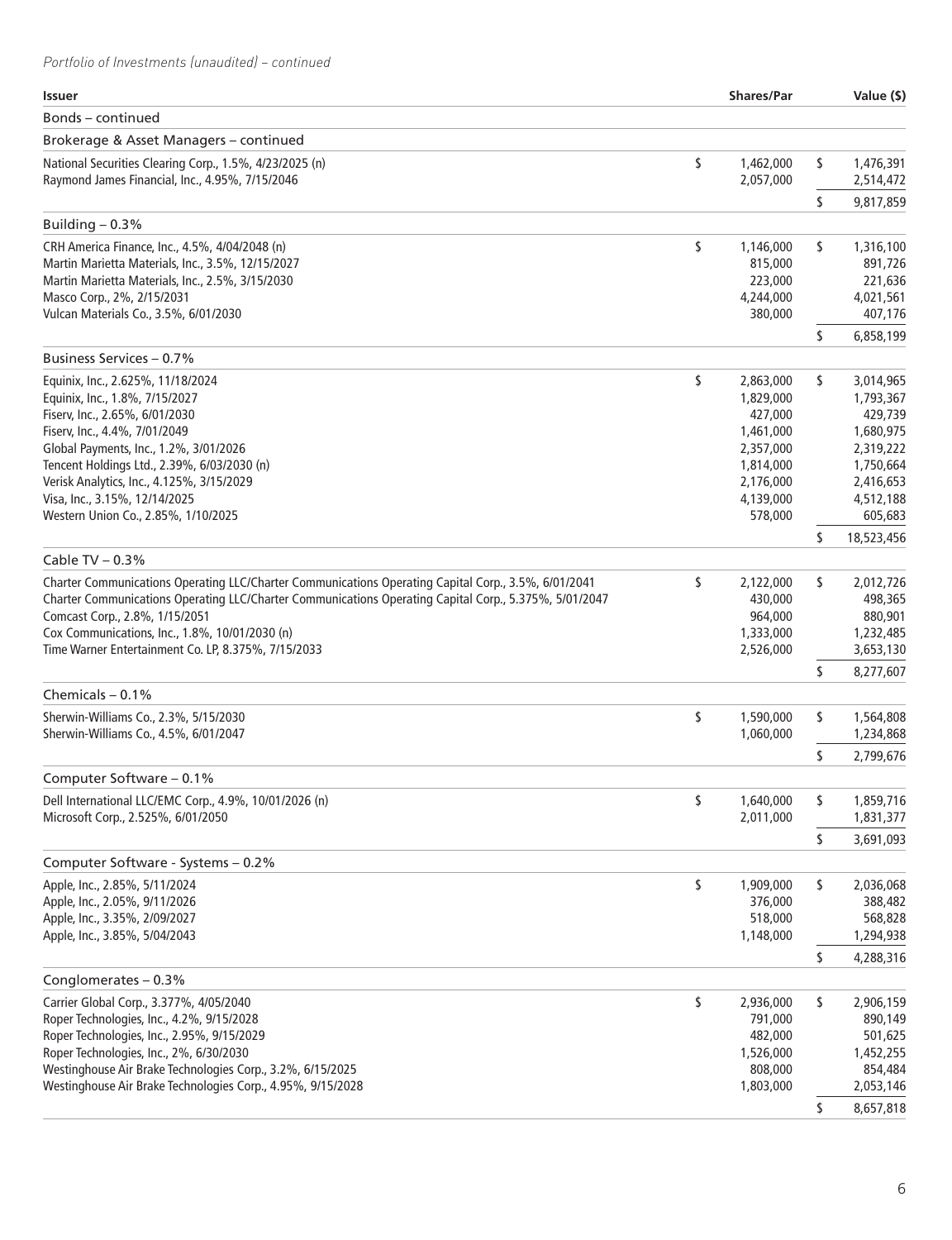| Issuer                                                                                                  | <b>Shares/Par</b>          | Value (\$)                 |
|---------------------------------------------------------------------------------------------------------|----------------------------|----------------------------|
| Bonds – continued                                                                                       |                            |                            |
| Consumer Products - 0.2%                                                                                |                            |                            |
| Kimberly-Clark Corp., 3.1%, 3/26/2030<br>Reckitt Benckiser Treasury Services PLC, 3.625%, 9/21/2023 (n) | \$<br>252,000<br>2,852,000 | \$<br>270,665<br>3,035,703 |
| Reckitt Benckiser Treasury Services PLC, 2.75%, 6/26/2024 (n)                                           | 1,097,000                  | 1,160,035                  |
| Consumer Services - 0.5%                                                                                |                            | \$<br>4,466,403            |
| Amazon.com, Inc., 2.5%, 6/03/2050                                                                       | \$<br>1,592,000            | \$<br>1,418,324            |
| Booking Holdings, Inc., 2.75%, 3/15/2023                                                                | 3,370,000                  | 3,511,577                  |
| Booking Holdings, Inc., 4.5%, 4/13/2027                                                                 | 458,000                    | 531,163                    |
| Booking Holdings, Inc., 4.625%, 4/13/2030                                                               | 1,430,000                  | 1,664,653                  |
| Experian Finance PLC, 4.25%, 2/01/2029 (n)                                                              | 1,699,000                  | 1,905,497                  |
| IHS Markit Ltd., 3.625%, 5/01/2024                                                                      | 336,000                    | 360,469                    |
| IHS Markit Ltd., 4.75%, 2/15/2025 (n)                                                                   | 555,000                    | 621,323                    |
| IHS Markit Ltd., 4%, 3/01/2026 (n)<br>IHS Markit Ltd., 4.25%, 5/01/2029                                 | 1,759,000<br>506,000       | 1,936,659<br>570,507       |
|                                                                                                         |                            | \$<br>12,520,172           |
| Electronics $-0.4%$                                                                                     |                            |                            |
| Broadcom Corp./Broadcom Cayman Finance Ltd., 3.5%, 1/15/2028                                            | \$<br>2,737,000            | \$<br>2,904,405            |
| Broadcom, Inc., 4.15%, 11/15/2030                                                                       | 595,000                    | 642,900                    |
| Broadcom, Inc., 4.3%, 11/15/2032                                                                        | 1,558,000                  | 1,694,881                  |
| Broadcom, Inc., 3.469%, 4/15/2034 (n)                                                                   | 1,205,000                  | 1,212,245                  |
| Intel Corp., 4.75%, 3/25/2050                                                                           | 2,141,000                  | 2,681,906                  |
| Energy - Independent - 0.0%                                                                             |                            | \$<br>9,136,337            |
| Diamondback Energy, Inc., 4.4%, 3/24/2051                                                               | \$<br>360,000              | \$<br>366,846              |
| Energy - Integrated $-0.1\%$                                                                            |                            |                            |
| Eni S.p.A., 4.75%, 9/12/2028 (n)                                                                        | \$<br>1,944,000            | \$<br>2,229,630            |
| Total Capital International S.A., 3.127%, 5/29/2050                                                     | 1,732,000                  | 1,625,249                  |
|                                                                                                         |                            | \$<br>3,854,879            |
| Financial Institutions - 0.3%                                                                           |                            |                            |
| AerCap Ireland Capital DAC, 4.875%, 1/16/2024                                                           | \$<br>362,000              | \$<br>393,854              |
| AerCap Ireland Capital DAC, 3.65%, 7/21/2027<br>Avolon Holdings Funding Ltd., 4.375%, 5/01/2026 (n)     | 2,329,000                  | 2,442,600                  |
| Avolon Holdings Funding Ltd., 3.25%, 2/15/2027 (n)                                                      | 682,000<br>728,000         | 712,651<br>721,666         |
| Park Aerospace Holdings Ltd., 5.5%, 2/15/2024 (n)                                                       | 2,285,000                  | 2,483,702                  |
|                                                                                                         |                            | \$<br>6,754,473            |
| Food & Beverages - 0.5%                                                                                 |                            |                            |
| Anheuser-Busch InBev S.A., 8%, 11/15/2039                                                               | \$<br>2,309,000            | \$<br>3,638,286            |
| Constellation Brands, Inc., 3.5%, 5/09/2027                                                             | 2,322,000                  | 2,524,656                  |
| Diageo Capital PLC, 2.375%, 10/24/2029                                                                  | 2,618,000                  | 2,641,137                  |
| General Mills, Inc., 4%, 4/17/2025                                                                      | 2,134,000                  | 2,358,739                  |
| General Mills, Inc., 2.875%, 4/15/2030<br>Keurig Dr Pepper, Inc., 3.2%, 5/01/2030                       | 435,000<br>357,000         | 448,766<br>377,492         |
| Keurig Dr Pepper, Inc., 3.8%, 5/01/2050                                                                 | 732,000                    | 775,613                    |
| PepsiCo, Inc., 3.5%, 3/19/2040                                                                          | 567,000                    | 608,552                    |
|                                                                                                         |                            | \$<br>13,373,241           |
| Gaming & Lodging - 0.3%                                                                                 |                            |                            |
| GLP Capital LP/GLP Financing II, Inc., 5.3%, 1/15/2029                                                  | \$<br>1,593,000            | \$<br>1,785,673            |
| Las Vegas Sands Corp., 3.9%, 8/08/2029                                                                  | 918,000                    | 945,163                    |
| Marriott International, Inc., 4%, 4/15/2028                                                             | 1,950,000                  | 2,075,345                  |
| Marriott International, Inc., 4.625%, 6/15/2030                                                         | 1,724,000                  | 1,927,357                  |
| Marriott International, Inc., 2.85%, 4/15/2031                                                          | 7,000                      | 6,879                      |
|                                                                                                         |                            | \$<br>6,740,417            |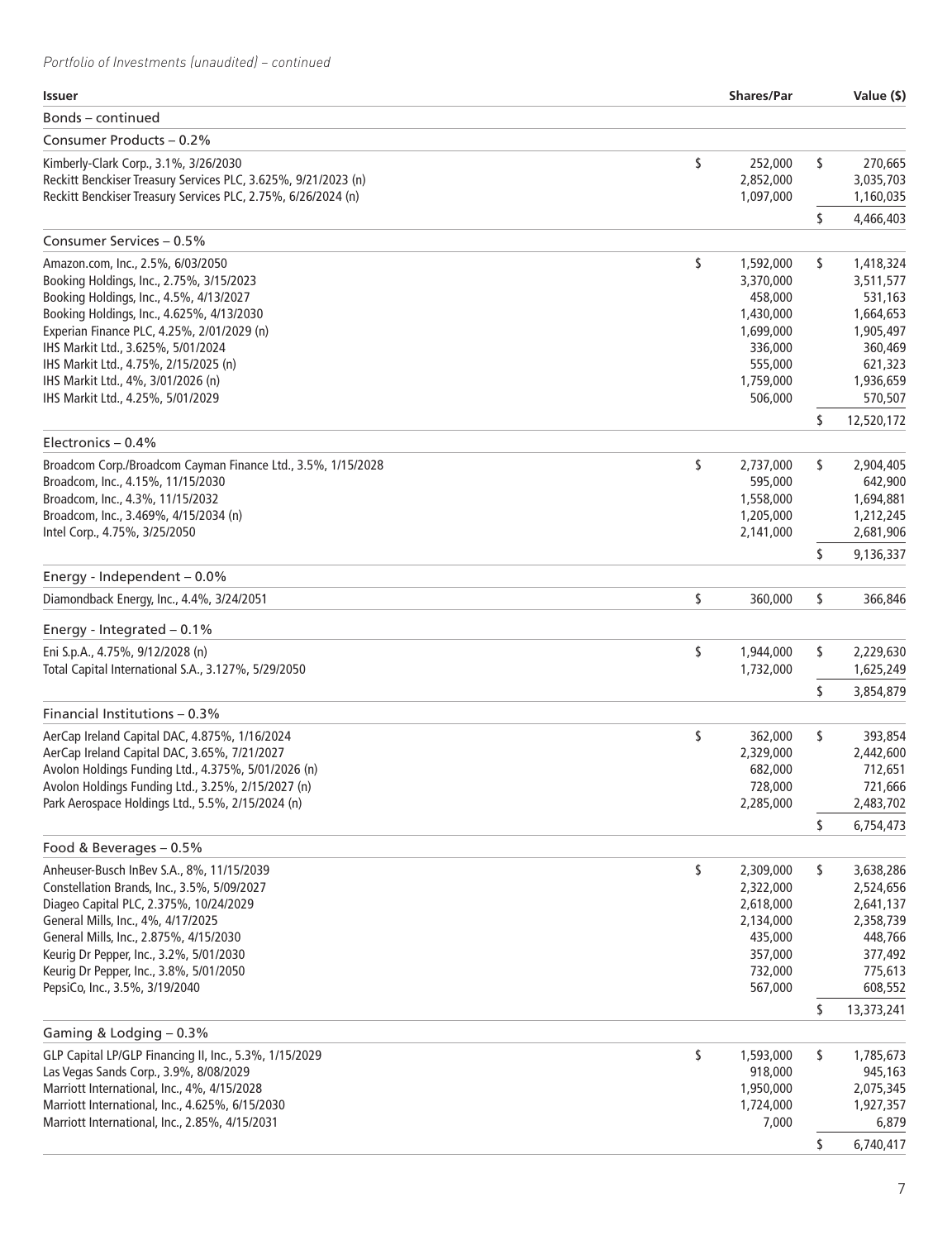| Bonds - continued<br>Insurance $-0.0\%$<br>\$<br>\$<br>731,000<br>AIA Group Ltd., 3.375%, 4/07/2030 (n)<br>778,486<br>Insurance - Health - 0.0%<br>\$<br>\$<br>UnitedHealth Group, Inc., 3.5%, 8/15/2039<br>732,000<br>786,119<br>Insurance - Property & Casualty - 0.5%<br>\$<br>American International Group, Inc., 4.875%, 6/01/2022<br>\$<br>3,154,000<br>3,312,052<br>American International Group, Inc., 4.125%, 2/15/2024<br>2,315,000<br>2,533,311<br>Aon Corp., 3.75%, 5/02/2029<br>3,777,000<br>4,153,314<br>Hartford Financial Services Group, Inc., 3.6%, 8/19/2049<br>914,000<br>946,362<br>Liberty Mutual Group, Inc., 3.951%, 10/15/2050 (n)<br>1,087,000<br>1,117,899<br>Marsh & McLennan Cos., Inc., 4.75%, 3/15/2039<br>1,023,541<br>832,000<br>\$<br>13,086,479<br>International Market Quasi-Sovereign - 0.3%<br>\$<br>Temasek Financial I Ltd. (Republic of Singapore), 2.375%, 1/23/2023 (n)<br>6,400,000<br>\$<br>6,626,776<br>Internet $-0.0\%$<br>\$<br>\$<br>Alphabet, Inc., 1.9%, 8/15/2040<br>947,000<br>815,912<br>Machinery & Tools - 0.1%<br>\$<br>CNH Industrial Capital LLC, 4.2%, 1/15/2024<br>1,679,000<br>\$<br>1,830,097<br>CNH Industrial Capital LLC, 1.875%, 1/15/2026<br>448,000<br>453,310<br>\$<br>2,283,407<br>Major Banks - 2.0%<br>\$<br>Bank of America Corp., 4.1%, 7/24/2023<br>\$<br>3,697,714<br>3,423,000<br>Bank of America Corp., 4.125%, 1/22/2024<br>4,515,000<br>4,934,520<br>Bank of America Corp., 3.366% to 1/23/2025, FLR (LIBOR - 3mo. + 0.81%) to 1/23/2026<br>1,626,000<br>1,746,668<br>Bank of America Corp., 3.5%, 4/19/2026<br>1,361,000<br>1,491,324<br>Bank of America Corp., 2.676% to 6/19/2040, FLR (SOFR + 1.93%) to 6/19/2041<br>1,986,000<br>1,855,406<br>Bank of New York Mellon Corp., 1.6%, 4/24/2025<br>1,842,000<br>1,876,507<br>Goldman Sachs Group, Inc., 2.6%, 2/07/2030<br>5,003,000<br>5,060,387<br>HSBC Holdings PLC, 4% to 9/09/2026, FLR (CMT - 1yr. + 3.222%) to 3/02/2071<br>439,790<br>442,000<br>HSBC Holdings PLC, 4.7% to 9/09/2031, FLR (CMT - 1yr. + 3.25%) to 3/02/2071<br>1,122,000<br>1,105,170<br>JPMorgan Chase & Co., 3.2%, 1/25/2023<br>4,859,000<br>5,103,762<br>JPMorgan Chase & Co., 3.782% to 2/01/2027, FLR (LIBOR - 3mo. + 1.337%) to 2/01/2028<br>3,707,000<br>4,090,877<br>JPMorgan Chase & Co., 2.956% to 5/13/2030, FLR (SOFR + 2.515%) to 5/13/2031<br>558,000<br>567,515<br>JPMorgan Chase & Co., 3.109% to 4/22/2040, FLR (SOFR + 2.46%) to 4/22/2041<br>2,876,000<br>2,854,280<br>JPMorgan Chase & Co., 3.897% to 1/23/2048, FLR (LIBOR - 3mo. + 1.22%) to 1/23/2049<br>1,100,000<br>1,206,941<br>Morgan Stanley, 3.125%, 1/23/2023<br>370,000<br>387,395<br>Morgan Stanley, 3.875%, 4/29/2024<br>1,358,000<br>1,482,736<br>Morgan Stanley, 4%, 7/23/2025<br>1,063,000<br>1,179,215<br>Morgan Stanley, 2.699% to 1/22/2030, FLR (SOFR + 1.143%) to 1/22/2031<br>4,212,000<br>4,282,848<br>PNC Bank N.A., 2.7%, 10/22/2029<br>835,000<br>849,653<br>Royal Bank of Canada, 1.15%, 6/10/2025<br>2,774,000<br>2,766,654<br>State Street Corp., 2.901% to 3/30/2025, FLR (SOFR + 2.6%) to 3/30/2026<br>404,000<br>429,666<br>UBS Group AG, 2.095% to 2/11/2031, FLR (CMT - 1yr. + 1.0%) to 2/11/2032 (n)<br>3,816,000<br>3,607,659<br>\$<br>51,016,687<br>Medical & Health Technology & Services - 0.7%<br>Alcon, Inc., 2.6%, 5/27/2030 (n)<br>\$<br>\$<br>302,000<br>302,620<br>1,564,000<br>Alcon, Inc., 3.8%, 9/23/2049 (n)<br>1,617,798<br>Becton, Dickinson and Co., 4.669%, 6/06/2047<br>1,805,000<br>2,148,695<br>556,000<br>Cigna Corp., 3.2%, 3/15/2040<br>555,196<br>HCA, Inc., 4.125%, 6/15/2029<br>2,120,000<br>2,347,922<br>HCA, Inc., 5.125%, 6/15/2039<br>2,264,000<br>2,705,008<br>Laboratory Corp. of America Holdings, 3.2%, 2/01/2022<br>578,000 | <b>Issuer</b> | <b>Shares/Par</b> | Value (\$) |
|-------------------------------------------------------------------------------------------------------------------------------------------------------------------------------------------------------------------------------------------------------------------------------------------------------------------------------------------------------------------------------------------------------------------------------------------------------------------------------------------------------------------------------------------------------------------------------------------------------------------------------------------------------------------------------------------------------------------------------------------------------------------------------------------------------------------------------------------------------------------------------------------------------------------------------------------------------------------------------------------------------------------------------------------------------------------------------------------------------------------------------------------------------------------------------------------------------------------------------------------------------------------------------------------------------------------------------------------------------------------------------------------------------------------------------------------------------------------------------------------------------------------------------------------------------------------------------------------------------------------------------------------------------------------------------------------------------------------------------------------------------------------------------------------------------------------------------------------------------------------------------------------------------------------------------------------------------------------------------------------------------------------------------------------------------------------------------------------------------------------------------------------------------------------------------------------------------------------------------------------------------------------------------------------------------------------------------------------------------------------------------------------------------------------------------------------------------------------------------------------------------------------------------------------------------------------------------------------------------------------------------------------------------------------------------------------------------------------------------------------------------------------------------------------------------------------------------------------------------------------------------------------------------------------------------------------------------------------------------------------------------------------------------------------------------------------------------------------------------------------------------------------------------------------------------------------------------------------------------------------------------------------------------------------------------------------------------------------------------------------------------------------------------------------------------------------------------------------------------------------------------------------------------------------------------------------------------------------------------------------------------------------------------------------------------------------------------------------------------------------------------------------------------------|---------------|-------------------|------------|
|                                                                                                                                                                                                                                                                                                                                                                                                                                                                                                                                                                                                                                                                                                                                                                                                                                                                                                                                                                                                                                                                                                                                                                                                                                                                                                                                                                                                                                                                                                                                                                                                                                                                                                                                                                                                                                                                                                                                                                                                                                                                                                                                                                                                                                                                                                                                                                                                                                                                                                                                                                                                                                                                                                                                                                                                                                                                                                                                                                                                                                                                                                                                                                                                                                                                                                                                                                                                                                                                                                                                                                                                                                                                                                                                                                                     |               |                   |            |
|                                                                                                                                                                                                                                                                                                                                                                                                                                                                                                                                                                                                                                                                                                                                                                                                                                                                                                                                                                                                                                                                                                                                                                                                                                                                                                                                                                                                                                                                                                                                                                                                                                                                                                                                                                                                                                                                                                                                                                                                                                                                                                                                                                                                                                                                                                                                                                                                                                                                                                                                                                                                                                                                                                                                                                                                                                                                                                                                                                                                                                                                                                                                                                                                                                                                                                                                                                                                                                                                                                                                                                                                                                                                                                                                                                                     |               |                   |            |
|                                                                                                                                                                                                                                                                                                                                                                                                                                                                                                                                                                                                                                                                                                                                                                                                                                                                                                                                                                                                                                                                                                                                                                                                                                                                                                                                                                                                                                                                                                                                                                                                                                                                                                                                                                                                                                                                                                                                                                                                                                                                                                                                                                                                                                                                                                                                                                                                                                                                                                                                                                                                                                                                                                                                                                                                                                                                                                                                                                                                                                                                                                                                                                                                                                                                                                                                                                                                                                                                                                                                                                                                                                                                                                                                                                                     |               |                   |            |
|                                                                                                                                                                                                                                                                                                                                                                                                                                                                                                                                                                                                                                                                                                                                                                                                                                                                                                                                                                                                                                                                                                                                                                                                                                                                                                                                                                                                                                                                                                                                                                                                                                                                                                                                                                                                                                                                                                                                                                                                                                                                                                                                                                                                                                                                                                                                                                                                                                                                                                                                                                                                                                                                                                                                                                                                                                                                                                                                                                                                                                                                                                                                                                                                                                                                                                                                                                                                                                                                                                                                                                                                                                                                                                                                                                                     |               |                   |            |
|                                                                                                                                                                                                                                                                                                                                                                                                                                                                                                                                                                                                                                                                                                                                                                                                                                                                                                                                                                                                                                                                                                                                                                                                                                                                                                                                                                                                                                                                                                                                                                                                                                                                                                                                                                                                                                                                                                                                                                                                                                                                                                                                                                                                                                                                                                                                                                                                                                                                                                                                                                                                                                                                                                                                                                                                                                                                                                                                                                                                                                                                                                                                                                                                                                                                                                                                                                                                                                                                                                                                                                                                                                                                                                                                                                                     |               |                   |            |
|                                                                                                                                                                                                                                                                                                                                                                                                                                                                                                                                                                                                                                                                                                                                                                                                                                                                                                                                                                                                                                                                                                                                                                                                                                                                                                                                                                                                                                                                                                                                                                                                                                                                                                                                                                                                                                                                                                                                                                                                                                                                                                                                                                                                                                                                                                                                                                                                                                                                                                                                                                                                                                                                                                                                                                                                                                                                                                                                                                                                                                                                                                                                                                                                                                                                                                                                                                                                                                                                                                                                                                                                                                                                                                                                                                                     |               |                   |            |
|                                                                                                                                                                                                                                                                                                                                                                                                                                                                                                                                                                                                                                                                                                                                                                                                                                                                                                                                                                                                                                                                                                                                                                                                                                                                                                                                                                                                                                                                                                                                                                                                                                                                                                                                                                                                                                                                                                                                                                                                                                                                                                                                                                                                                                                                                                                                                                                                                                                                                                                                                                                                                                                                                                                                                                                                                                                                                                                                                                                                                                                                                                                                                                                                                                                                                                                                                                                                                                                                                                                                                                                                                                                                                                                                                                                     |               |                   |            |
|                                                                                                                                                                                                                                                                                                                                                                                                                                                                                                                                                                                                                                                                                                                                                                                                                                                                                                                                                                                                                                                                                                                                                                                                                                                                                                                                                                                                                                                                                                                                                                                                                                                                                                                                                                                                                                                                                                                                                                                                                                                                                                                                                                                                                                                                                                                                                                                                                                                                                                                                                                                                                                                                                                                                                                                                                                                                                                                                                                                                                                                                                                                                                                                                                                                                                                                                                                                                                                                                                                                                                                                                                                                                                                                                                                                     |               |                   |            |
|                                                                                                                                                                                                                                                                                                                                                                                                                                                                                                                                                                                                                                                                                                                                                                                                                                                                                                                                                                                                                                                                                                                                                                                                                                                                                                                                                                                                                                                                                                                                                                                                                                                                                                                                                                                                                                                                                                                                                                                                                                                                                                                                                                                                                                                                                                                                                                                                                                                                                                                                                                                                                                                                                                                                                                                                                                                                                                                                                                                                                                                                                                                                                                                                                                                                                                                                                                                                                                                                                                                                                                                                                                                                                                                                                                                     |               |                   |            |
|                                                                                                                                                                                                                                                                                                                                                                                                                                                                                                                                                                                                                                                                                                                                                                                                                                                                                                                                                                                                                                                                                                                                                                                                                                                                                                                                                                                                                                                                                                                                                                                                                                                                                                                                                                                                                                                                                                                                                                                                                                                                                                                                                                                                                                                                                                                                                                                                                                                                                                                                                                                                                                                                                                                                                                                                                                                                                                                                                                                                                                                                                                                                                                                                                                                                                                                                                                                                                                                                                                                                                                                                                                                                                                                                                                                     |               |                   |            |
|                                                                                                                                                                                                                                                                                                                                                                                                                                                                                                                                                                                                                                                                                                                                                                                                                                                                                                                                                                                                                                                                                                                                                                                                                                                                                                                                                                                                                                                                                                                                                                                                                                                                                                                                                                                                                                                                                                                                                                                                                                                                                                                                                                                                                                                                                                                                                                                                                                                                                                                                                                                                                                                                                                                                                                                                                                                                                                                                                                                                                                                                                                                                                                                                                                                                                                                                                                                                                                                                                                                                                                                                                                                                                                                                                                                     |               |                   |            |
|                                                                                                                                                                                                                                                                                                                                                                                                                                                                                                                                                                                                                                                                                                                                                                                                                                                                                                                                                                                                                                                                                                                                                                                                                                                                                                                                                                                                                                                                                                                                                                                                                                                                                                                                                                                                                                                                                                                                                                                                                                                                                                                                                                                                                                                                                                                                                                                                                                                                                                                                                                                                                                                                                                                                                                                                                                                                                                                                                                                                                                                                                                                                                                                                                                                                                                                                                                                                                                                                                                                                                                                                                                                                                                                                                                                     |               |                   |            |
|                                                                                                                                                                                                                                                                                                                                                                                                                                                                                                                                                                                                                                                                                                                                                                                                                                                                                                                                                                                                                                                                                                                                                                                                                                                                                                                                                                                                                                                                                                                                                                                                                                                                                                                                                                                                                                                                                                                                                                                                                                                                                                                                                                                                                                                                                                                                                                                                                                                                                                                                                                                                                                                                                                                                                                                                                                                                                                                                                                                                                                                                                                                                                                                                                                                                                                                                                                                                                                                                                                                                                                                                                                                                                                                                                                                     |               |                   |            |
|                                                                                                                                                                                                                                                                                                                                                                                                                                                                                                                                                                                                                                                                                                                                                                                                                                                                                                                                                                                                                                                                                                                                                                                                                                                                                                                                                                                                                                                                                                                                                                                                                                                                                                                                                                                                                                                                                                                                                                                                                                                                                                                                                                                                                                                                                                                                                                                                                                                                                                                                                                                                                                                                                                                                                                                                                                                                                                                                                                                                                                                                                                                                                                                                                                                                                                                                                                                                                                                                                                                                                                                                                                                                                                                                                                                     |               |                   |            |
|                                                                                                                                                                                                                                                                                                                                                                                                                                                                                                                                                                                                                                                                                                                                                                                                                                                                                                                                                                                                                                                                                                                                                                                                                                                                                                                                                                                                                                                                                                                                                                                                                                                                                                                                                                                                                                                                                                                                                                                                                                                                                                                                                                                                                                                                                                                                                                                                                                                                                                                                                                                                                                                                                                                                                                                                                                                                                                                                                                                                                                                                                                                                                                                                                                                                                                                                                                                                                                                                                                                                                                                                                                                                                                                                                                                     |               |                   |            |
|                                                                                                                                                                                                                                                                                                                                                                                                                                                                                                                                                                                                                                                                                                                                                                                                                                                                                                                                                                                                                                                                                                                                                                                                                                                                                                                                                                                                                                                                                                                                                                                                                                                                                                                                                                                                                                                                                                                                                                                                                                                                                                                                                                                                                                                                                                                                                                                                                                                                                                                                                                                                                                                                                                                                                                                                                                                                                                                                                                                                                                                                                                                                                                                                                                                                                                                                                                                                                                                                                                                                                                                                                                                                                                                                                                                     |               |                   |            |
| 591,385                                                                                                                                                                                                                                                                                                                                                                                                                                                                                                                                                                                                                                                                                                                                                                                                                                                                                                                                                                                                                                                                                                                                                                                                                                                                                                                                                                                                                                                                                                                                                                                                                                                                                                                                                                                                                                                                                                                                                                                                                                                                                                                                                                                                                                                                                                                                                                                                                                                                                                                                                                                                                                                                                                                                                                                                                                                                                                                                                                                                                                                                                                                                                                                                                                                                                                                                                                                                                                                                                                                                                                                                                                                                                                                                                                             |               |                   |            |
|                                                                                                                                                                                                                                                                                                                                                                                                                                                                                                                                                                                                                                                                                                                                                                                                                                                                                                                                                                                                                                                                                                                                                                                                                                                                                                                                                                                                                                                                                                                                                                                                                                                                                                                                                                                                                                                                                                                                                                                                                                                                                                                                                                                                                                                                                                                                                                                                                                                                                                                                                                                                                                                                                                                                                                                                                                                                                                                                                                                                                                                                                                                                                                                                                                                                                                                                                                                                                                                                                                                                                                                                                                                                                                                                                                                     |               |                   |            |
|                                                                                                                                                                                                                                                                                                                                                                                                                                                                                                                                                                                                                                                                                                                                                                                                                                                                                                                                                                                                                                                                                                                                                                                                                                                                                                                                                                                                                                                                                                                                                                                                                                                                                                                                                                                                                                                                                                                                                                                                                                                                                                                                                                                                                                                                                                                                                                                                                                                                                                                                                                                                                                                                                                                                                                                                                                                                                                                                                                                                                                                                                                                                                                                                                                                                                                                                                                                                                                                                                                                                                                                                                                                                                                                                                                                     |               |                   |            |
|                                                                                                                                                                                                                                                                                                                                                                                                                                                                                                                                                                                                                                                                                                                                                                                                                                                                                                                                                                                                                                                                                                                                                                                                                                                                                                                                                                                                                                                                                                                                                                                                                                                                                                                                                                                                                                                                                                                                                                                                                                                                                                                                                                                                                                                                                                                                                                                                                                                                                                                                                                                                                                                                                                                                                                                                                                                                                                                                                                                                                                                                                                                                                                                                                                                                                                                                                                                                                                                                                                                                                                                                                                                                                                                                                                                     |               |                   |            |
|                                                                                                                                                                                                                                                                                                                                                                                                                                                                                                                                                                                                                                                                                                                                                                                                                                                                                                                                                                                                                                                                                                                                                                                                                                                                                                                                                                                                                                                                                                                                                                                                                                                                                                                                                                                                                                                                                                                                                                                                                                                                                                                                                                                                                                                                                                                                                                                                                                                                                                                                                                                                                                                                                                                                                                                                                                                                                                                                                                                                                                                                                                                                                                                                                                                                                                                                                                                                                                                                                                                                                                                                                                                                                                                                                                                     |               |                   |            |
|                                                                                                                                                                                                                                                                                                                                                                                                                                                                                                                                                                                                                                                                                                                                                                                                                                                                                                                                                                                                                                                                                                                                                                                                                                                                                                                                                                                                                                                                                                                                                                                                                                                                                                                                                                                                                                                                                                                                                                                                                                                                                                                                                                                                                                                                                                                                                                                                                                                                                                                                                                                                                                                                                                                                                                                                                                                                                                                                                                                                                                                                                                                                                                                                                                                                                                                                                                                                                                                                                                                                                                                                                                                                                                                                                                                     |               |                   |            |
|                                                                                                                                                                                                                                                                                                                                                                                                                                                                                                                                                                                                                                                                                                                                                                                                                                                                                                                                                                                                                                                                                                                                                                                                                                                                                                                                                                                                                                                                                                                                                                                                                                                                                                                                                                                                                                                                                                                                                                                                                                                                                                                                                                                                                                                                                                                                                                                                                                                                                                                                                                                                                                                                                                                                                                                                                                                                                                                                                                                                                                                                                                                                                                                                                                                                                                                                                                                                                                                                                                                                                                                                                                                                                                                                                                                     |               |                   |            |
|                                                                                                                                                                                                                                                                                                                                                                                                                                                                                                                                                                                                                                                                                                                                                                                                                                                                                                                                                                                                                                                                                                                                                                                                                                                                                                                                                                                                                                                                                                                                                                                                                                                                                                                                                                                                                                                                                                                                                                                                                                                                                                                                                                                                                                                                                                                                                                                                                                                                                                                                                                                                                                                                                                                                                                                                                                                                                                                                                                                                                                                                                                                                                                                                                                                                                                                                                                                                                                                                                                                                                                                                                                                                                                                                                                                     |               |                   |            |
|                                                                                                                                                                                                                                                                                                                                                                                                                                                                                                                                                                                                                                                                                                                                                                                                                                                                                                                                                                                                                                                                                                                                                                                                                                                                                                                                                                                                                                                                                                                                                                                                                                                                                                                                                                                                                                                                                                                                                                                                                                                                                                                                                                                                                                                                                                                                                                                                                                                                                                                                                                                                                                                                                                                                                                                                                                                                                                                                                                                                                                                                                                                                                                                                                                                                                                                                                                                                                                                                                                                                                                                                                                                                                                                                                                                     |               |                   |            |
|                                                                                                                                                                                                                                                                                                                                                                                                                                                                                                                                                                                                                                                                                                                                                                                                                                                                                                                                                                                                                                                                                                                                                                                                                                                                                                                                                                                                                                                                                                                                                                                                                                                                                                                                                                                                                                                                                                                                                                                                                                                                                                                                                                                                                                                                                                                                                                                                                                                                                                                                                                                                                                                                                                                                                                                                                                                                                                                                                                                                                                                                                                                                                                                                                                                                                                                                                                                                                                                                                                                                                                                                                                                                                                                                                                                     |               |                   |            |
|                                                                                                                                                                                                                                                                                                                                                                                                                                                                                                                                                                                                                                                                                                                                                                                                                                                                                                                                                                                                                                                                                                                                                                                                                                                                                                                                                                                                                                                                                                                                                                                                                                                                                                                                                                                                                                                                                                                                                                                                                                                                                                                                                                                                                                                                                                                                                                                                                                                                                                                                                                                                                                                                                                                                                                                                                                                                                                                                                                                                                                                                                                                                                                                                                                                                                                                                                                                                                                                                                                                                                                                                                                                                                                                                                                                     |               |                   |            |
|                                                                                                                                                                                                                                                                                                                                                                                                                                                                                                                                                                                                                                                                                                                                                                                                                                                                                                                                                                                                                                                                                                                                                                                                                                                                                                                                                                                                                                                                                                                                                                                                                                                                                                                                                                                                                                                                                                                                                                                                                                                                                                                                                                                                                                                                                                                                                                                                                                                                                                                                                                                                                                                                                                                                                                                                                                                                                                                                                                                                                                                                                                                                                                                                                                                                                                                                                                                                                                                                                                                                                                                                                                                                                                                                                                                     |               |                   |            |
|                                                                                                                                                                                                                                                                                                                                                                                                                                                                                                                                                                                                                                                                                                                                                                                                                                                                                                                                                                                                                                                                                                                                                                                                                                                                                                                                                                                                                                                                                                                                                                                                                                                                                                                                                                                                                                                                                                                                                                                                                                                                                                                                                                                                                                                                                                                                                                                                                                                                                                                                                                                                                                                                                                                                                                                                                                                                                                                                                                                                                                                                                                                                                                                                                                                                                                                                                                                                                                                                                                                                                                                                                                                                                                                                                                                     |               |                   |            |
|                                                                                                                                                                                                                                                                                                                                                                                                                                                                                                                                                                                                                                                                                                                                                                                                                                                                                                                                                                                                                                                                                                                                                                                                                                                                                                                                                                                                                                                                                                                                                                                                                                                                                                                                                                                                                                                                                                                                                                                                                                                                                                                                                                                                                                                                                                                                                                                                                                                                                                                                                                                                                                                                                                                                                                                                                                                                                                                                                                                                                                                                                                                                                                                                                                                                                                                                                                                                                                                                                                                                                                                                                                                                                                                                                                                     |               |                   |            |
|                                                                                                                                                                                                                                                                                                                                                                                                                                                                                                                                                                                                                                                                                                                                                                                                                                                                                                                                                                                                                                                                                                                                                                                                                                                                                                                                                                                                                                                                                                                                                                                                                                                                                                                                                                                                                                                                                                                                                                                                                                                                                                                                                                                                                                                                                                                                                                                                                                                                                                                                                                                                                                                                                                                                                                                                                                                                                                                                                                                                                                                                                                                                                                                                                                                                                                                                                                                                                                                                                                                                                                                                                                                                                                                                                                                     |               |                   |            |
|                                                                                                                                                                                                                                                                                                                                                                                                                                                                                                                                                                                                                                                                                                                                                                                                                                                                                                                                                                                                                                                                                                                                                                                                                                                                                                                                                                                                                                                                                                                                                                                                                                                                                                                                                                                                                                                                                                                                                                                                                                                                                                                                                                                                                                                                                                                                                                                                                                                                                                                                                                                                                                                                                                                                                                                                                                                                                                                                                                                                                                                                                                                                                                                                                                                                                                                                                                                                                                                                                                                                                                                                                                                                                                                                                                                     |               |                   |            |
|                                                                                                                                                                                                                                                                                                                                                                                                                                                                                                                                                                                                                                                                                                                                                                                                                                                                                                                                                                                                                                                                                                                                                                                                                                                                                                                                                                                                                                                                                                                                                                                                                                                                                                                                                                                                                                                                                                                                                                                                                                                                                                                                                                                                                                                                                                                                                                                                                                                                                                                                                                                                                                                                                                                                                                                                                                                                                                                                                                                                                                                                                                                                                                                                                                                                                                                                                                                                                                                                                                                                                                                                                                                                                                                                                                                     |               |                   |            |
|                                                                                                                                                                                                                                                                                                                                                                                                                                                                                                                                                                                                                                                                                                                                                                                                                                                                                                                                                                                                                                                                                                                                                                                                                                                                                                                                                                                                                                                                                                                                                                                                                                                                                                                                                                                                                                                                                                                                                                                                                                                                                                                                                                                                                                                                                                                                                                                                                                                                                                                                                                                                                                                                                                                                                                                                                                                                                                                                                                                                                                                                                                                                                                                                                                                                                                                                                                                                                                                                                                                                                                                                                                                                                                                                                                                     |               |                   |            |
|                                                                                                                                                                                                                                                                                                                                                                                                                                                                                                                                                                                                                                                                                                                                                                                                                                                                                                                                                                                                                                                                                                                                                                                                                                                                                                                                                                                                                                                                                                                                                                                                                                                                                                                                                                                                                                                                                                                                                                                                                                                                                                                                                                                                                                                                                                                                                                                                                                                                                                                                                                                                                                                                                                                                                                                                                                                                                                                                                                                                                                                                                                                                                                                                                                                                                                                                                                                                                                                                                                                                                                                                                                                                                                                                                                                     |               |                   |            |
|                                                                                                                                                                                                                                                                                                                                                                                                                                                                                                                                                                                                                                                                                                                                                                                                                                                                                                                                                                                                                                                                                                                                                                                                                                                                                                                                                                                                                                                                                                                                                                                                                                                                                                                                                                                                                                                                                                                                                                                                                                                                                                                                                                                                                                                                                                                                                                                                                                                                                                                                                                                                                                                                                                                                                                                                                                                                                                                                                                                                                                                                                                                                                                                                                                                                                                                                                                                                                                                                                                                                                                                                                                                                                                                                                                                     |               |                   |            |
|                                                                                                                                                                                                                                                                                                                                                                                                                                                                                                                                                                                                                                                                                                                                                                                                                                                                                                                                                                                                                                                                                                                                                                                                                                                                                                                                                                                                                                                                                                                                                                                                                                                                                                                                                                                                                                                                                                                                                                                                                                                                                                                                                                                                                                                                                                                                                                                                                                                                                                                                                                                                                                                                                                                                                                                                                                                                                                                                                                                                                                                                                                                                                                                                                                                                                                                                                                                                                                                                                                                                                                                                                                                                                                                                                                                     |               |                   |            |
|                                                                                                                                                                                                                                                                                                                                                                                                                                                                                                                                                                                                                                                                                                                                                                                                                                                                                                                                                                                                                                                                                                                                                                                                                                                                                                                                                                                                                                                                                                                                                                                                                                                                                                                                                                                                                                                                                                                                                                                                                                                                                                                                                                                                                                                                                                                                                                                                                                                                                                                                                                                                                                                                                                                                                                                                                                                                                                                                                                                                                                                                                                                                                                                                                                                                                                                                                                                                                                                                                                                                                                                                                                                                                                                                                                                     |               |                   |            |
|                                                                                                                                                                                                                                                                                                                                                                                                                                                                                                                                                                                                                                                                                                                                                                                                                                                                                                                                                                                                                                                                                                                                                                                                                                                                                                                                                                                                                                                                                                                                                                                                                                                                                                                                                                                                                                                                                                                                                                                                                                                                                                                                                                                                                                                                                                                                                                                                                                                                                                                                                                                                                                                                                                                                                                                                                                                                                                                                                                                                                                                                                                                                                                                                                                                                                                                                                                                                                                                                                                                                                                                                                                                                                                                                                                                     |               |                   |            |
|                                                                                                                                                                                                                                                                                                                                                                                                                                                                                                                                                                                                                                                                                                                                                                                                                                                                                                                                                                                                                                                                                                                                                                                                                                                                                                                                                                                                                                                                                                                                                                                                                                                                                                                                                                                                                                                                                                                                                                                                                                                                                                                                                                                                                                                                                                                                                                                                                                                                                                                                                                                                                                                                                                                                                                                                                                                                                                                                                                                                                                                                                                                                                                                                                                                                                                                                                                                                                                                                                                                                                                                                                                                                                                                                                                                     |               |                   |            |
|                                                                                                                                                                                                                                                                                                                                                                                                                                                                                                                                                                                                                                                                                                                                                                                                                                                                                                                                                                                                                                                                                                                                                                                                                                                                                                                                                                                                                                                                                                                                                                                                                                                                                                                                                                                                                                                                                                                                                                                                                                                                                                                                                                                                                                                                                                                                                                                                                                                                                                                                                                                                                                                                                                                                                                                                                                                                                                                                                                                                                                                                                                                                                                                                                                                                                                                                                                                                                                                                                                                                                                                                                                                                                                                                                                                     |               |                   |            |
|                                                                                                                                                                                                                                                                                                                                                                                                                                                                                                                                                                                                                                                                                                                                                                                                                                                                                                                                                                                                                                                                                                                                                                                                                                                                                                                                                                                                                                                                                                                                                                                                                                                                                                                                                                                                                                                                                                                                                                                                                                                                                                                                                                                                                                                                                                                                                                                                                                                                                                                                                                                                                                                                                                                                                                                                                                                                                                                                                                                                                                                                                                                                                                                                                                                                                                                                                                                                                                                                                                                                                                                                                                                                                                                                                                                     |               |                   |            |
|                                                                                                                                                                                                                                                                                                                                                                                                                                                                                                                                                                                                                                                                                                                                                                                                                                                                                                                                                                                                                                                                                                                                                                                                                                                                                                                                                                                                                                                                                                                                                                                                                                                                                                                                                                                                                                                                                                                                                                                                                                                                                                                                                                                                                                                                                                                                                                                                                                                                                                                                                                                                                                                                                                                                                                                                                                                                                                                                                                                                                                                                                                                                                                                                                                                                                                                                                                                                                                                                                                                                                                                                                                                                                                                                                                                     |               |                   |            |
|                                                                                                                                                                                                                                                                                                                                                                                                                                                                                                                                                                                                                                                                                                                                                                                                                                                                                                                                                                                                                                                                                                                                                                                                                                                                                                                                                                                                                                                                                                                                                                                                                                                                                                                                                                                                                                                                                                                                                                                                                                                                                                                                                                                                                                                                                                                                                                                                                                                                                                                                                                                                                                                                                                                                                                                                                                                                                                                                                                                                                                                                                                                                                                                                                                                                                                                                                                                                                                                                                                                                                                                                                                                                                                                                                                                     |               |                   |            |
|                                                                                                                                                                                                                                                                                                                                                                                                                                                                                                                                                                                                                                                                                                                                                                                                                                                                                                                                                                                                                                                                                                                                                                                                                                                                                                                                                                                                                                                                                                                                                                                                                                                                                                                                                                                                                                                                                                                                                                                                                                                                                                                                                                                                                                                                                                                                                                                                                                                                                                                                                                                                                                                                                                                                                                                                                                                                                                                                                                                                                                                                                                                                                                                                                                                                                                                                                                                                                                                                                                                                                                                                                                                                                                                                                                                     |               |                   |            |
|                                                                                                                                                                                                                                                                                                                                                                                                                                                                                                                                                                                                                                                                                                                                                                                                                                                                                                                                                                                                                                                                                                                                                                                                                                                                                                                                                                                                                                                                                                                                                                                                                                                                                                                                                                                                                                                                                                                                                                                                                                                                                                                                                                                                                                                                                                                                                                                                                                                                                                                                                                                                                                                                                                                                                                                                                                                                                                                                                                                                                                                                                                                                                                                                                                                                                                                                                                                                                                                                                                                                                                                                                                                                                                                                                                                     |               |                   |            |
|                                                                                                                                                                                                                                                                                                                                                                                                                                                                                                                                                                                                                                                                                                                                                                                                                                                                                                                                                                                                                                                                                                                                                                                                                                                                                                                                                                                                                                                                                                                                                                                                                                                                                                                                                                                                                                                                                                                                                                                                                                                                                                                                                                                                                                                                                                                                                                                                                                                                                                                                                                                                                                                                                                                                                                                                                                                                                                                                                                                                                                                                                                                                                                                                                                                                                                                                                                                                                                                                                                                                                                                                                                                                                                                                                                                     |               |                   |            |
|                                                                                                                                                                                                                                                                                                                                                                                                                                                                                                                                                                                                                                                                                                                                                                                                                                                                                                                                                                                                                                                                                                                                                                                                                                                                                                                                                                                                                                                                                                                                                                                                                                                                                                                                                                                                                                                                                                                                                                                                                                                                                                                                                                                                                                                                                                                                                                                                                                                                                                                                                                                                                                                                                                                                                                                                                                                                                                                                                                                                                                                                                                                                                                                                                                                                                                                                                                                                                                                                                                                                                                                                                                                                                                                                                                                     |               |                   |            |
|                                                                                                                                                                                                                                                                                                                                                                                                                                                                                                                                                                                                                                                                                                                                                                                                                                                                                                                                                                                                                                                                                                                                                                                                                                                                                                                                                                                                                                                                                                                                                                                                                                                                                                                                                                                                                                                                                                                                                                                                                                                                                                                                                                                                                                                                                                                                                                                                                                                                                                                                                                                                                                                                                                                                                                                                                                                                                                                                                                                                                                                                                                                                                                                                                                                                                                                                                                                                                                                                                                                                                                                                                                                                                                                                                                                     |               |                   |            |
|                                                                                                                                                                                                                                                                                                                                                                                                                                                                                                                                                                                                                                                                                                                                                                                                                                                                                                                                                                                                                                                                                                                                                                                                                                                                                                                                                                                                                                                                                                                                                                                                                                                                                                                                                                                                                                                                                                                                                                                                                                                                                                                                                                                                                                                                                                                                                                                                                                                                                                                                                                                                                                                                                                                                                                                                                                                                                                                                                                                                                                                                                                                                                                                                                                                                                                                                                                                                                                                                                                                                                                                                                                                                                                                                                                                     |               |                   |            |
|                                                                                                                                                                                                                                                                                                                                                                                                                                                                                                                                                                                                                                                                                                                                                                                                                                                                                                                                                                                                                                                                                                                                                                                                                                                                                                                                                                                                                                                                                                                                                                                                                                                                                                                                                                                                                                                                                                                                                                                                                                                                                                                                                                                                                                                                                                                                                                                                                                                                                                                                                                                                                                                                                                                                                                                                                                                                                                                                                                                                                                                                                                                                                                                                                                                                                                                                                                                                                                                                                                                                                                                                                                                                                                                                                                                     |               |                   |            |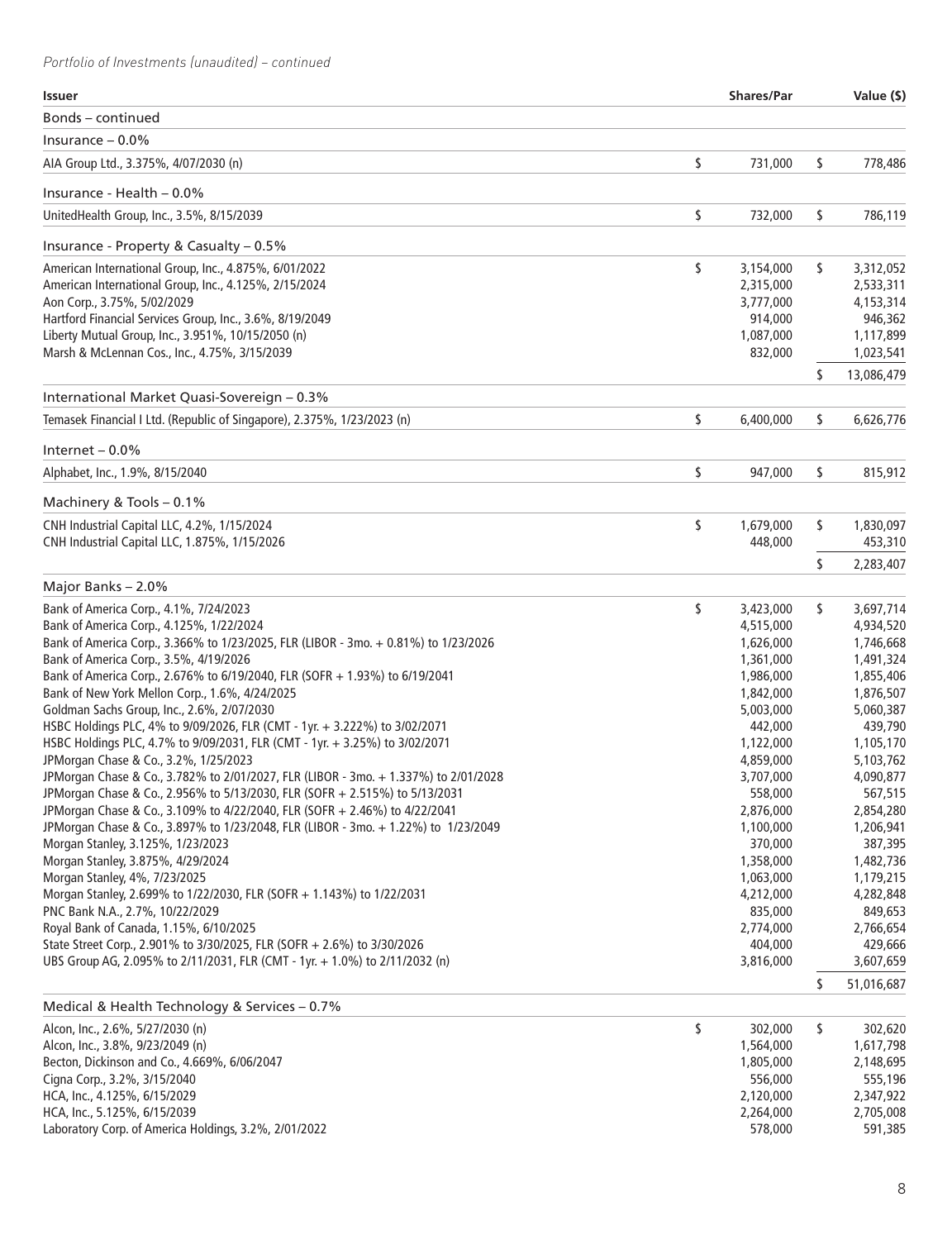| <b>Shares/Par</b>                                                                                                                                                                                                                                                                                       |           | Value (\$)                                                                                                                                                                                                                                                                                                   |
|---------------------------------------------------------------------------------------------------------------------------------------------------------------------------------------------------------------------------------------------------------------------------------------------------------|-----------|--------------------------------------------------------------------------------------------------------------------------------------------------------------------------------------------------------------------------------------------------------------------------------------------------------------|
|                                                                                                                                                                                                                                                                                                         |           |                                                                                                                                                                                                                                                                                                              |
|                                                                                                                                                                                                                                                                                                         |           |                                                                                                                                                                                                                                                                                                              |
| \$<br>1,476,000<br>1,404,000<br>153,000<br>1,205,000<br>1,174,000<br>2,267,000                                                                                                                                                                                                                          | \$        | 1,581,921<br>1,598,077<br>162,538<br>1,351,755<br>1,256,365<br>2,454,847                                                                                                                                                                                                                                     |
|                                                                                                                                                                                                                                                                                                         |           | 18,674,127                                                                                                                                                                                                                                                                                                   |
| \$<br>2,370,000<br>1,590,000<br>2,600,000                                                                                                                                                                                                                                                               | \$        | 2,615,614<br>1,602,351<br>2,816,057<br>7,034,022                                                                                                                                                                                                                                                             |
|                                                                                                                                                                                                                                                                                                         |           |                                                                                                                                                                                                                                                                                                              |
| \$<br>1,071,000<br>2,667,000<br>1,244,000<br>1,695,000                                                                                                                                                                                                                                                  | \$<br>\$  | 1,277,991<br>2,612,247<br>1,330,296<br>1,628,766<br>6,849,300                                                                                                                                                                                                                                                |
|                                                                                                                                                                                                                                                                                                         |           |                                                                                                                                                                                                                                                                                                              |
| \$<br>1,524,000<br>969,000<br>774,000<br>2,495,000<br>1,207,000<br>2,331,000<br>1,571,000<br>1,561,000<br>512,000<br>828,000                                                                                                                                                                            | \$        | 1,605,228<br>1,009,381<br>815,841<br>2,417,028<br>1,310,221<br>2,434,356<br>1,598,845<br>1,775,975<br>574,190<br>889,829<br>14,430,894                                                                                                                                                                       |
|                                                                                                                                                                                                                                                                                                         |           |                                                                                                                                                                                                                                                                                                              |
| \$<br>3,531,533<br>6,722,145<br>428,929<br>2,709,782<br>17,073,869<br>367,000<br>554,470<br>1,570,815<br>11,164,058<br>1,127,818<br>5,820,873<br>444,782<br>6,496,498<br>168,774<br>12,169,556<br>1,218,419<br>402,790<br>43,800,000<br>27,325,000<br>21,125,000<br>1,850,000<br>1,875,000<br>3,475,000 | \$        | 4,108,872<br>7,740,237<br>443,204<br>3,120,375<br>18,404,672<br>391,328<br>609,979<br>1,675,517<br>11,733,586<br>1,298,527<br>5,998,760<br>44,659<br>7,277,089<br>181,644<br>13,370,862<br>1,235,784<br>76,950<br>43,810,237<br>28,118,333<br>22,032,223<br>1,854,876<br>1,980,527<br>3,729,434<br>1,511,119 |
|                                                                                                                                                                                                                                                                                                         | 1,294,068 | \$<br>\$<br>s                                                                                                                                                                                                                                                                                                |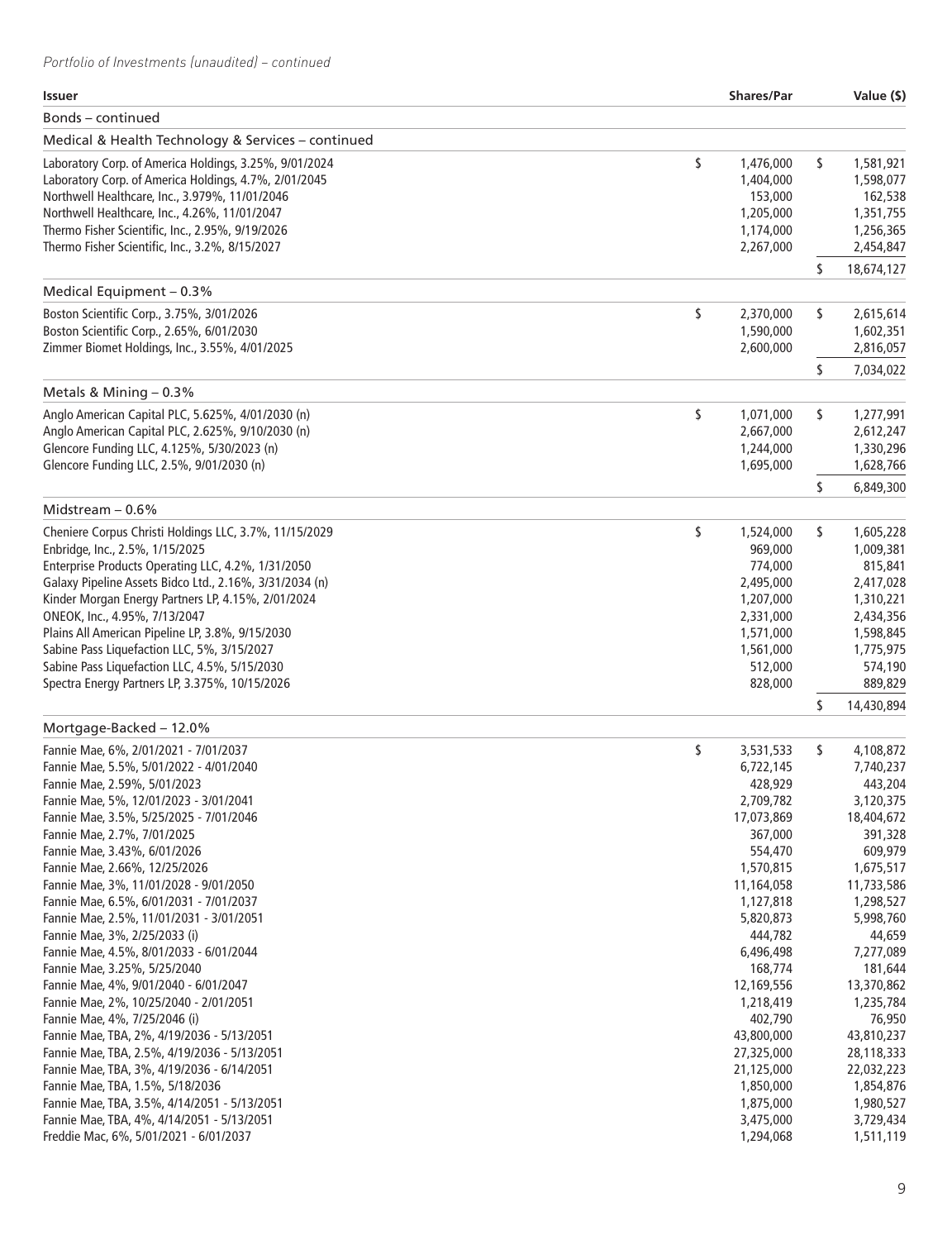| Issuer                                                                   | <b>Shares/Par</b>       | Value (\$)         |
|--------------------------------------------------------------------------|-------------------------|--------------------|
| Bonds – continued                                                        |                         |                    |
| Mortgage-Backed - continued                                              |                         |                    |
| Freddie Mac, 5.5%, 10/01/2021 - 2/01/2037                                | \$<br>1,060,724         | \$<br>1,220,491    |
| Freddie Mac, 5%, 12/01/2021 - 1/15/2040                                  | 1,714,620               | 1,984,583          |
| Freddie Mac, 2.791%, 1/25/2022                                           | 1,469,430               | 1,490,317          |
| Freddie Mac, 2.51%, 11/25/2022                                           | 1,503,000               | 1,550,745          |
| Freddie Mac, 3.111%, 2/25/2023                                           | 2,136,000               | 2,233,027          |
| Freddie Mac, 3.32%, 2/25/2023                                            | 745,000                 | 782,775            |
| Freddie Mac, 3.25%, 4/25/2023                                            | 2,474,000               | 2,600,968          |
| Freddie Mac, 3.06%, 7/25/2023                                            | 175,000                 | 184,602            |
| Freddie Mac, 3.458%, 8/25/2023                                           | 1,642,000               | 1,749,174          |
| Freddie Mac, 0.88%, 4/25/2024 (i)                                        | 5,274,405               | 111,665            |
| Freddie Mac, 0.504%, 7/25/2024 (i)                                       | 14,179,000              | 237,502            |
| Freddie Mac, 0.604%, 7/25/2024 (i)                                       | 5,053,075               | 77,074             |
| Freddie Mac, 4.5%, 8/01/2024 - 5/01/2042                                 | 1,227,617               | 1,365,656          |
| Freddie Mac, 0.315%, 8/25/2024 (i)                                       | 15,246,000              | 186,015            |
| Freddie Mac, 0.411%, 8/25/2024 (i)                                       | 27,787,123              | 319,594            |
| Freddie Mac, 3.064%, 8/25/2024                                           | 794,000                 | 849,960            |
| Freddie Mac, 0.36%, 10/25/2024 (i)                                       | 19,524,899              | 208,169            |
| Freddie Mac, 3.171%, 10/25/2024                                          | 1,304,000               | 1,409,595          |
| Freddie Mac, 0.278%, 11/25/2024 (i)                                      | 15,385,000              | 160,455            |
| Freddie Mac, 2.67%, 12/25/2024                                           | 1,561,000               | 1,663,032          |
| Freddie Mac, 3.329%, 5/25/2025                                           | 2,660,000               | 2,909,258          |
| Freddie Mac, 3.01%, 7/25/2025                                            | 423,000                 | 457,639            |
| Freddie Mac, 3.151%, 11/25/2025                                          | 1,001,000               | 1,090,586          |
| Freddie Mac, 0.635%, 6/25/2027 (i)                                       | 13,682,000              | 538,149            |
| Freddie Mac, 0.75%, 6/25/2027 (i)                                        | 4,678,315               | 193,030            |
| Freddie Mac, 3.117%, 6/25/2027                                           | 1,114,000               | 1,219,726          |
| Freddie Mac, 0.576%, 7/25/2027 (i)<br>Freddie Mac, 0.329%, 8/25/2027 (i) | 12,035,425<br>9,650,000 | 400,048<br>216,277 |
| Freddie Mac, 0.431%, 8/25/2027 (i)                                       | 6,670,341               | 171,749            |
| Freddie Mac, 0.279%, 9/25/2027 (i)                                       | 10,419,000              | 201,289            |
| Freddie Mac, 3.187%, 9/25/2027                                           | 754,000                 | 830,344            |
| Freddie Mac, 0.196%, 11/25/2027 (i)                                      | 16,290,000              | 238,898            |
| Freddie Mac, 0.29%, 11/25/2027 (i)                                       | 11,619,069              | 209,799            |
| Freddie Mac, 0.325%, 11/25/2027 (i)                                      | 10,414,516              | 215,658            |
| Freddie Mac, 0.24%, 12/25/2027 (i)                                       | 10,109,000              | 178,663            |
| Freddie Mac, 0.288%, 12/25/2027 (i)                                      | 11,210,000              | 227,254            |
| Freddie Mac, 0.368%, 12/25/2027 (i)                                      | 17,786,500              | 406,132            |
| Freddie Mac, 3.65%, 2/25/2028                                            | 904,000                 | 1,021,852          |
| Freddie Mac, 3.9%, 4/25/2028                                             | 1,667,000               | 1,909,019          |
| Freddie Mac, 1.089%, 7/25/2029 (i)                                       | 829,687                 | 66,390             |
| Freddie Mac, 1.144%, 8/25/2029 (i)                                       | 5,221,076               | 438,283            |
| Freddie Mac, 1.799%, 4/25/2030 (i)                                       | 900,000                 | 129,713            |
| Freddie Mac, 1.868%, 4/25/2030 (i)                                       | 2,701,417               | 407,711            |
| Freddie Mac, 1.662%, 5/25/2030 (i)                                       | 1,301,002               | 177,293            |
| Freddie Mac, 1.796%, 5/25/2030 (i)                                       | 3,334,078               | 484,246            |
| Freddie Mac, 1.341%, 6/25/2030 (i)                                       | 1,327,631               | 147,259            |
| Freddie Mac, 1.6%, 8/25/2030 (i)                                         | 1,191,673               | 159,700            |
| Freddie Mac, 1.169%, 9/25/2030 (i)                                       | 775,587                 | 77,194             |
| Freddie Mac, 1.081%, 11/25/2030 (i)                                      | 1,356,411               | 126,970            |
| Freddie Mac, 0.423%, 1/25/2031 (i)                                       | 5,333,470               | 147,765            |
| Freddie Mac, 0.936%, 1/25/2031 (i)                                       | 1,493,151               | 121,953            |
| Freddie Mac, 0.781%, 2/25/2031 (i)                                       | 2,233,850               | 155,427            |
| Freddie Mac, 0.307%, 11/25/2032 (i)                                      | 8,835,438               | 243,665            |
| Freddie Mac, 6.5%, 5/01/2034 - 7/01/2037                                 | 667,943                 | 759,574            |
| Freddie Mac, 5.5%, 2/15/2036 (i)                                         | 89,125                  | 16,442             |
| Freddie Mac, 4%, 8/01/2037 - 8/01/2047                                   | 6,179,723               | 6,760,408          |
| Freddie Mac, 3.5%, 11/01/2037 - 10/25/2058                               | 11,713,134              | 12,636,350         |
| Freddie Mac, 3%, 1/01/2038 - 2/25/2059                                   | 13,563,926              | 14,375,368         |
| Freddie Mac, 4.5%, 12/15/2040 (i)                                        | 85,992                  | 8,102              |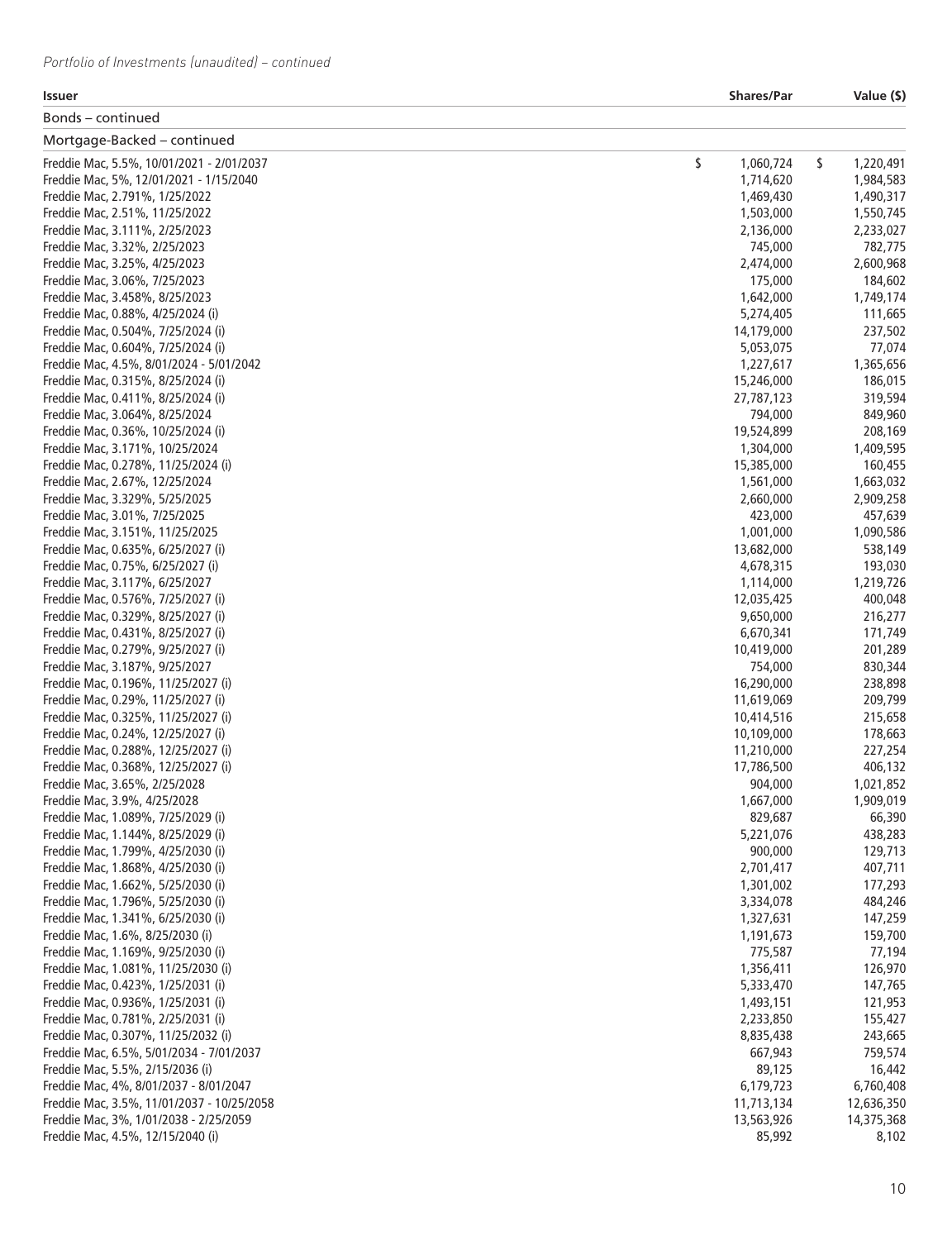| <b>Issuer</b>                                                                                      | <b>Shares/Par</b> | Value (\$)        |
|----------------------------------------------------------------------------------------------------|-------------------|-------------------|
| Bonds – continued                                                                                  |                   |                   |
| Mortgage-Backed - continued                                                                        |                   |                   |
| Freddie Mac, 4%, 8/15/2044 (i)                                                                     | \$<br>111,555     | \$<br>14,387      |
| Ginnie Mae, 6%, 9/15/2032 - 1/15/2038                                                              | 1,406,679         | 1,659,866         |
| Ginnie Mae, 5.5%, 5/15/2033 - 10/15/2035                                                           | 855,378           | 984,682           |
| Ginnie Mae, 4.5%, 7/20/2033 - 9/20/2041                                                            | 2,149,470         | 2,436,006         |
| Ginnie Mae, 5%, 7/20/2033 - 12/15/2034                                                             | 282,454           | 328,376           |
| Ginnie Mae, 4%, 1/20/2041 - 2/20/2042                                                              | 2,334,824         | 2,582,791         |
| Ginnie Mae, 3.5%, 12/15/2041 - 3/20/2048                                                           | 6,342,778         | 6,880,176         |
| Ginnie Mae, 3%, 4/20/2045 - 9/20/2050                                                              | 11,316,553        | 11,933,864        |
| Ginnie Mae, 2.5%, 12/20/2050                                                                       | 4,580,377         | 4,726,825         |
| Ginnie Mae, 0.566%, 2/16/2059 (i)                                                                  | 3,514,299         | 156,027           |
| Ginnie Mae, TBA, 2.5%, 2/20/2051 - 5/15/2051                                                       | 9,868,060         | 10,169,526        |
| Ginnie Mae, TBA, 2%, 4/15/2051                                                                     | 6,050,000         | 6,105,419         |
| Ginnie Mae, TBA, 3.5%, 4/15/2051 - 5/20/2051                                                       | 7,500,000         | 7,917,111         |
| Ginnie Mae, TBA, 4%, 5/15/2051                                                                     | 1,425,000         | 1,523,191         |
| Ginnie Mae, TBA, 3%, 5/20/2051                                                                     | 3,825,000         | 3,985,994         |
|                                                                                                    |                   | \$<br>312,613,617 |
| Municipals - 0.4%                                                                                  |                   |                   |
| New Jersey Economic Development Authority State Pension Funding Rev., "A", NPFG, 7.425%, 2/15/2029 | \$<br>2,750,000   | \$<br>3,517,697   |
| New Jersey Turnpike Authority Rev. (Build America Bonds), "F", 7.414%, 1/01/2040                   | 3,685,000         | 5,789,662         |
| State of Florida, "A", 2.154%, 7/01/2030                                                           | 1,437,000         | 1,435,828         |
|                                                                                                    |                   | \$<br>10,743,187  |
| Natural Gas - Distribution - 0.0%                                                                  |                   |                   |
| NiSource, Inc., 5.65%, 2/01/2045                                                                   | \$<br>486,000     | \$<br>622,801     |
| Natural Gas - Pipeline - 0.2%                                                                      |                   |                   |
| APT Pipelines Ltd., 4.2%, 3/23/2025 (n)                                                            | \$<br>3,344,000   | \$<br>3,640,006   |
| APT Pipelines Ltd., 4.25%, 7/15/2027 (n)                                                           | 253,000           | 279,898           |
|                                                                                                    |                   | \$<br>3,919,904   |
| Network & Telecom - 0.2%                                                                           |                   |                   |
| AT&T, Inc., 3.65%, 9/15/2059 (n)                                                                   | \$<br>1,786,000   | \$<br>1,626,925   |
| Verizon Communications, Inc., 2.1%, 3/22/2028                                                      | 273,000           | 274,417           |
| Verizon Communications, Inc., 2.55%, 3/21/2031                                                     | 512,000           | 510,635           |
| Verizon Communications, Inc., 4.272%, 1/15/2036                                                    | 1,477,000         | 1,667,765         |
| Verizon Communications, Inc., 4.812%, 3/15/2039                                                    | 1,877,000         |                   |
|                                                                                                    |                   | 2,241,430         |
|                                                                                                    |                   | \$<br>6,321,172   |
| Oils $-0.3%$                                                                                       |                   |                   |
| Marathon Petroleum Corp., 4.75%, 9/15/2044                                                         | \$<br>1,114,000   | \$<br>1,232,491   |
| Phillips 66 Co., 2.15%, 12/15/2030                                                                 | 3,438,000         | 3,249,932         |
| Valero Energy Corp., 4.9%, 3/15/2045                                                               | 2,359,000         | 2,644,279         |
|                                                                                                    |                   | \$<br>7,126,702   |
| Other Banks & Diversified Financials – 0.4%                                                        |                   |                   |
| BBVA Bancomer S.A. de C.V., 6.75%, 9/30/2022 (n)                                                   | \$<br>2,890,000   | \$<br>3,109,524   |
| Branch Banking & Trust Co., 2.25%, 3/11/2030                                                       | 2,707,000         | 2,639,605         |
| Capital One Financial Corp., 3.75%, 3/09/2027                                                      | 1,728,000         | 1,895,935         |
| Citigroup, Inc., 2.666% to 1/29/2030, FLR (SOFR + 1.146%) to 1/29/2031                             | 2,869,000         | 2,880,551         |
|                                                                                                    |                   | \$<br>10,525,615  |
| Pollution Control - 0.1%                                                                           |                   |                   |
| Republic Services, Inc., 3.95%, 5/15/2028                                                          | \$<br>1,245,000   | \$<br>1,388,801   |
| Republic Services, Inc., 1.45%, 2/15/2031                                                          | 998,000           | 911,647           |
|                                                                                                    |                   |                   |
|                                                                                                    |                   | \$<br>2,300,448   |
| Real Estate - Office - 0.0%                                                                        |                   |                   |
| Boston Properties, Inc., REIT, 2.55%, 4/01/2032                                                    | \$<br>1,316,000   | \$<br>1,260,554   |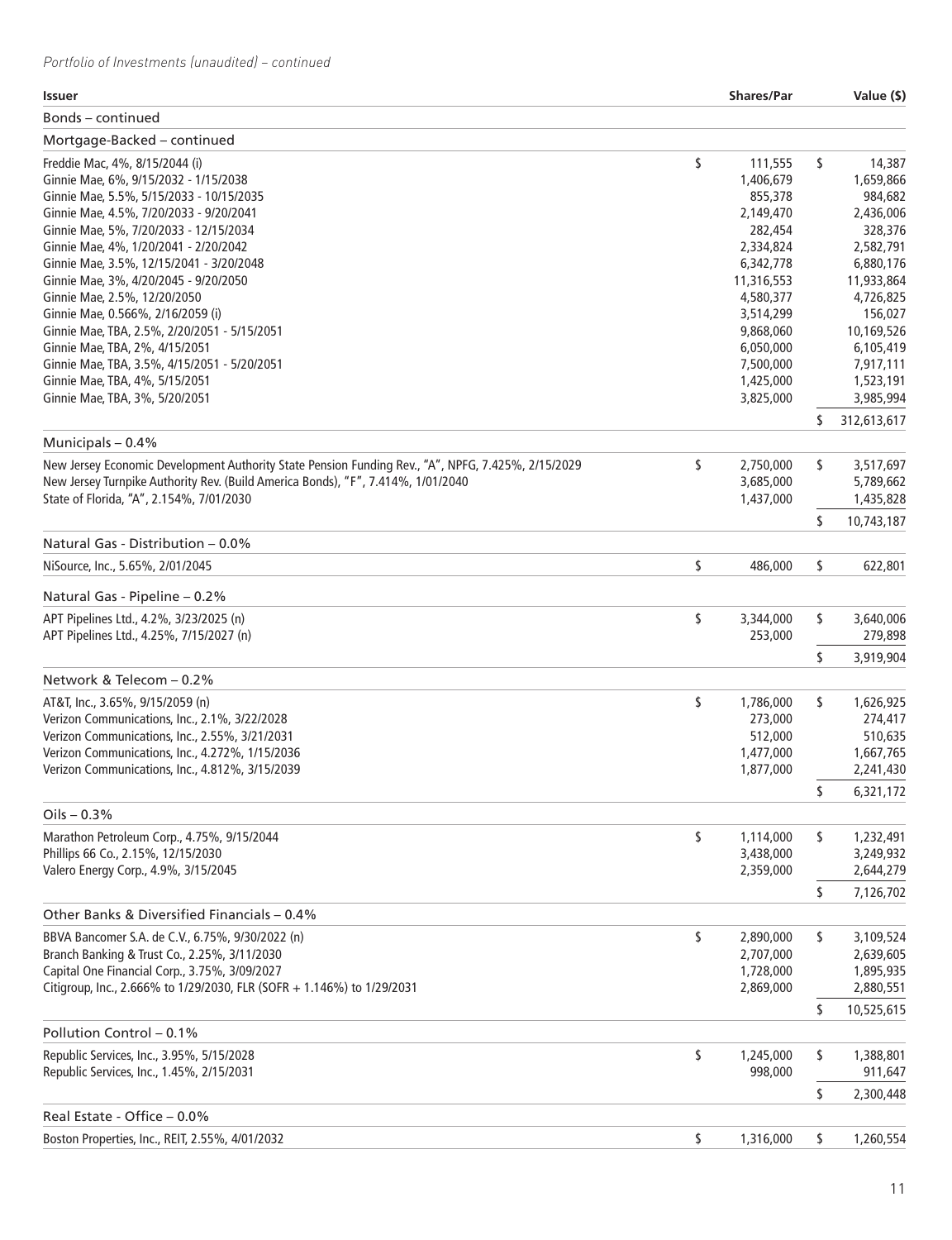| <b>Issuer</b>                                                                                          | <b>Shares/Par</b>      | Value (\$)             |
|--------------------------------------------------------------------------------------------------------|------------------------|------------------------|
| Bonds - continued                                                                                      |                        |                        |
| Real Estate - Other - 0.0%                                                                             |                        |                        |
| Prologis LP, REIT, 2.25%, 4/15/2030                                                                    | \$<br>717,000          | \$<br>708,441          |
| Real Estate - Retail - 0.2%                                                                            |                        |                        |
| Brixmor Operating Partnership LP, REIT, 4.125%, 5/15/2029                                              | \$<br>172,000          | \$<br>185,572          |
| Brixmor Operating Partnership LP, REIT, 4.05%, 7/01/2030                                               | 1,681,000              | 1,809,487              |
| Realty Income Corp., REIT, 3.25%, 1/15/2031<br>VEREIT Operating Partnership LP, REIT, 3.1%, 12/15/2029 | 569,000<br>1,552,000   | 600,183<br>1,584,311   |
|                                                                                                        |                        | \$<br>4,179,553        |
| Retailers - 0.3%                                                                                       |                        |                        |
| Best Buy Co., Inc., 4.45%, 10/01/2028                                                                  | \$<br>2,037,000        | \$<br>2,321,163        |
| Home Depot, Inc., 3.9%, 6/15/2047                                                                      | 1,113,000              | 1,247,245              |
| Target Corp., 2.25%, 4/15/2025                                                                         | 2,872,000              | 3,007,935              |
|                                                                                                        |                        | \$<br>6,576,343        |
| Specialty Stores - 0.0%<br>TJX Cos., Inc., 3.75%, 4/15/2027                                            | \$<br>378,000          | \$<br>420,669          |
| TJX Cos., Inc., 3.875%, 4/15/2030                                                                      | 453,000                | 504,045                |
|                                                                                                        |                        | \$<br>924,714          |
| Telecommunications - Wireless - 0.6%                                                                   |                        |                        |
| American Tower Corp., REIT, 3%, 6/15/2023                                                              | \$<br>938,000          | \$<br>986,994          |
| American Tower Corp., REIT, 3.6%, 1/15/2028                                                            | 1,138,000              | 1,226,910              |
| American Tower Corp., REIT, 3.1%, 6/15/2050                                                            | 1,568,000              | 1,436,750              |
| American Tower Trust I, REIT, 3.07%, 3/15/2023 (n)                                                     | 3,121,000              | 3,157,369              |
| Crown Castle International Corp., 1.35%, 7/15/2025                                                     | 701,000                | 699,253                |
| Crown Castle International Corp., 3.65%, 9/01/2027                                                     | 2,565,000              | 2,793,674              |
| T-Mobile USA, Inc., 2.05%, 2/15/2028 (n)<br>T-Mobile USA, Inc., 4.5%, 4/15/2050 (n)                    | 1,589,000<br>2,244,000 | 1,560,700<br>2,514,716 |
|                                                                                                        |                        | \$<br>14,376,366       |
| Telephone Services - 0.1%                                                                              |                        |                        |
| Deutsche Telekom AG, 3.625%, 1/21/2050 (n)                                                             | \$<br>1,281,000        | \$<br>1,296,248        |
| Transportation - Services - 0.1%                                                                       |                        |                        |
| ERAC USA Finance LLC, 7%, 10/15/2037 (n)                                                               | \$<br>1,826,000        | \$<br>2,627,755        |
| U.S. Government Agencies and Equivalents - 0.0%                                                        |                        |                        |
| Small Business Administration, 4.35%, 7/01/2023                                                        | \$<br>873              | \$<br>903              |
| Small Business Administration, 4.77%, 4/01/2024                                                        | 71,126                 | 73,925                 |
| Small Business Administration, 5.18%, 5/01/2024                                                        | 93,654                 | 98,249                 |
| Small Business Administration, 5.52%, 6/01/2024                                                        | 5,695                  | 5,998                  |
| Small Business Administration, 4.99%, 9/01/2024<br>Small Business Administration, 4.95%, 3/01/2025     | 105,202<br>3,809       | 110,381<br>4,001       |
| Small Business Administration, 5.11%, 8/01/2025                                                        | 359,708                | 381,993                |
|                                                                                                        |                        | \$<br>675,450          |
| U.S. Treasury Obligations - 7.9%                                                                       |                        |                        |
| U.S. Treasury Bonds, 1.375%, 11/15/2040                                                                | \$<br>5,500,000        | \$<br>4,665,547        |
| U.S. Treasury Bonds, 2.875%, 5/15/2043                                                                 | 9,096,000              | 9,927,076              |
| U.S. Treasury Bonds, 2.5%, 2/15/2045                                                                   | 9,797,000              | 9,977,249              |
| U.S. Treasury Bonds, 3%, 11/15/2045                                                                    | 3,638,000              | 4,051,112              |
| U.S. Treasury Bonds, 3%, 2/15/2048<br>U.S. Treasury Bonds, 2.875%, 5/15/2049                           | 8,760,000<br>900,000   | 9,789,642<br>985,359   |
| U.S. Treasury Bonds, 2.375%, 11/15/2049                                                                | 25,865,000             | 25,622,516             |
| U.S. Treasury Notes, 0.125%, 12/31/2022                                                                | 55,000,000             | 54,974,219             |
| U.S. Treasury Notes, 1.375%, 1/31/2025                                                                 | 48,500,000             | 49,884,902             |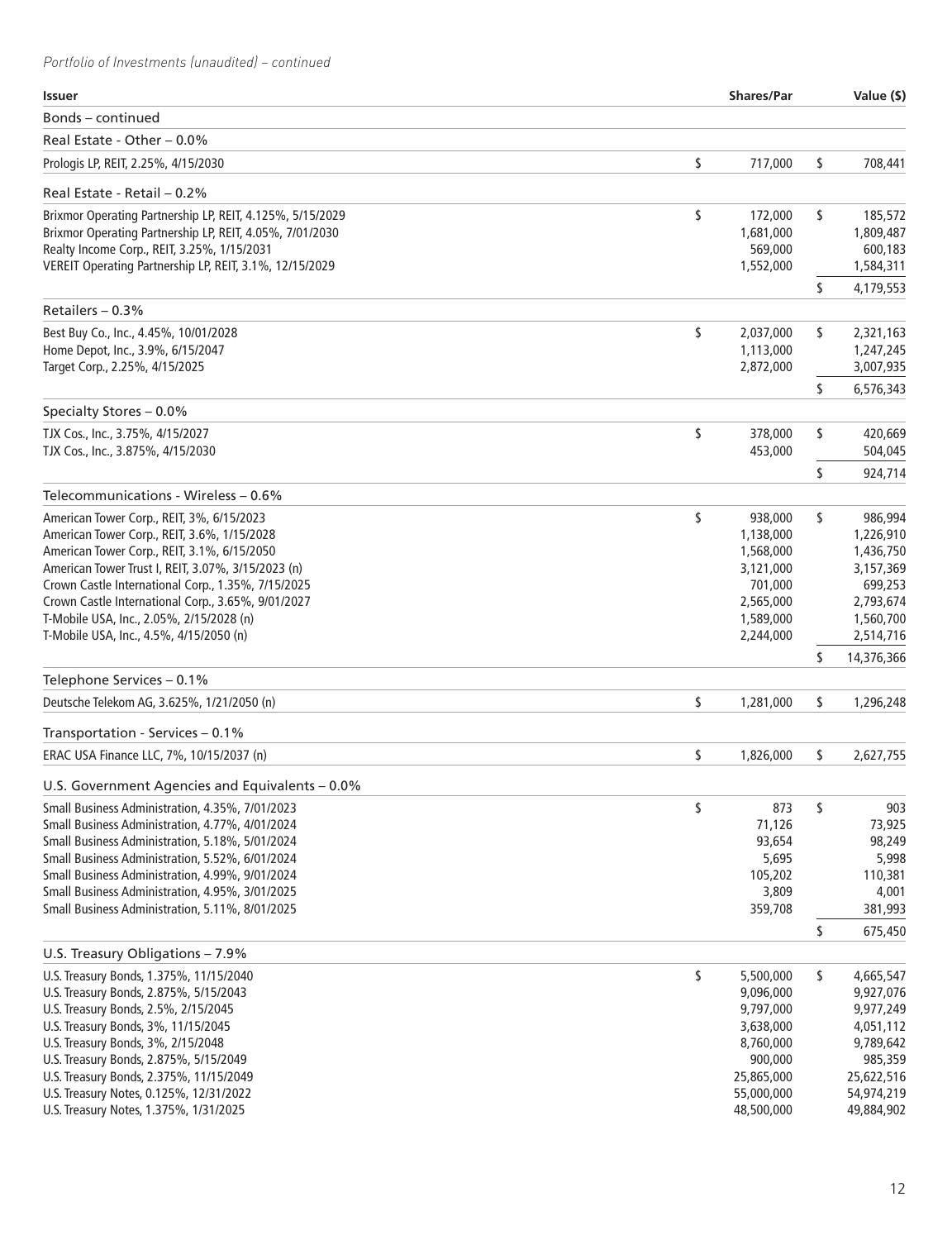| <b>Issuer</b>                                                        | <b>Shares/Par</b>      |     | Value (\$)           |
|----------------------------------------------------------------------|------------------------|-----|----------------------|
| Bonds – continued                                                    |                        |     |                      |
| U.S. Treasury Obligations - continued                                |                        |     |                      |
| U.S. Treasury Notes, 0.375%, 11/30/2025                              | \$<br>37,600,000       | \$  | 36,761,344           |
|                                                                      |                        | \$  | 206,638,966          |
| Utilities - Electric Power – 0.9%                                    |                        |     |                      |
| Berkshire Hathaway Energy Co., 3.75%, 11/15/2023                     | \$<br>1,704,000        | \$  | 1,828,130            |
| Berkshire Hathaway Energy Co., 4.25%, 10/15/2050                     | 257,000                |     | 293,523              |
| Duke Energy Corp., 2.65%, 9/01/2026                                  | 345,000                |     | 360,817              |
| Enel Finance International N.V., 2.65%, 9/10/2024                    | 1,020,000              |     | 1,072,817            |
| Enel Finance International N.V., 4.875%, 6/14/2029 (n)               | 1,916,000              |     | 2,230,703            |
| Enel Finance International N.V., 4.75%, 5/25/2047 (n)                | 392,000                |     | 462,550              |
| Evergy, Inc., 2.9%, 9/15/2029                                        | 1,644,000              |     | 1,674,377            |
| Exelon Corp., 4.05%, 4/15/2030<br>FirstEnergy Corp., 3.4%, 3/01/2050 | 1,913,000<br>1,078,000 |     | 2,122,045<br>937,860 |
| Georgia Power Co., 3.7%, 1/30/2050                                   | 147,000                |     | 150,272              |
| Jersey Central Power & Light Co., 4.3%, 1/15/2026 (n)                | 1,333,000              |     | 1,456,118            |
| Northern States Power Co., 2.6%, 6/01/2051                           | 1,912,000              |     | 1,706,144            |
| Oncor Electric Delivery Co. LLC, 5.75%, 3/15/2029                    | 2,486,000              |     | 3,074,317            |
| Pacific Gas & Electric Co., 2.1%, 8/01/2027                          | 480,000                |     | 469,828              |
| Pacific Gas & Electric Co., 3.3%, 8/01/2040                          | 926,000                |     | 834,695              |
| PPL Capital Funding, Inc., 5%, 3/15/2044                             | 766,000                |     | 910,747              |
| PPL Corp., 3.4%, 6/01/2023                                           | 2,600,000              |     | 2,735,969            |
| Xcel Energy, Inc., 3.4%, 6/01/2030                                   | 968,000                |     | 1,039,705            |
| Xcel Energy, Inc., 3.5%, 12/01/2049                                  | 1,154,000              |     | 1,151,150            |
|                                                                      |                        | \$  | 24,511,767           |
| Utilities - Gas - 0.0%                                               |                        |     |                      |
| East Ohio Gas Co., 2%, 6/15/2030 (n)                                 | \$<br>1,330,000        | \$  | 1,271,516            |
| <b>Total Bonds</b>                                                   |                        |     | \$1,015,990,587      |
| Convertible Preferred Stocks - 1.1%                                  |                        |     |                      |
| Automotive - 0.2%                                                    |                        |     |                      |
| Aptiv PLC, 5.5%                                                      | 39,000                 | \$  | 6,157,710            |
| Medical Equipment - 0.4%                                             |                        |     |                      |
| Boston Scientific Corp., 5.5%                                        | 66,836                 | \$  | 7,168,829            |
| Danaher Corp., 4.75%                                                 | 1,324                  |     | 2,025,866            |
|                                                                      |                        | \$  | 9,194,695            |
| Telecommunications - Wireless – 0.2%                                 |                        |     |                      |
| T-Mobile USA, Inc., 5.25%                                            | 5,432                  | \$  | 6,121,375            |
| Utilities - Electric Power - 0.3%                                    |                        |     |                      |
| CenterPoint Energy, Inc., 7%                                         | 162,120                | \$  | 6,755,541            |
| <b>Total Convertible Preferred Stocks</b>                            |                        | \$  | 28,229,321           |
| Preferred Stocks - 0.3%                                              |                        |     |                      |
| Computer Software - Systems - 0.3%                                   |                        |     |                      |
| Samsung Electronics Co. Ltd.                                         | 114,868                | \$. | 7,431,741            |
| Investment Companies (h) - 5.0%                                      |                        |     |                      |
| Money Market Funds - 5.0%                                            |                        |     |                      |
| MFS Institutional Money Market Portfolio, 0.05% (v)                  | 129,148,510            | S   | 129,148,510          |
| Other Assets, Less Liabilities - (4.5)%                              |                        |     | (118, 174, 396)      |
| Net Assets - 100.0%                                                  |                        |     | \$2,601,010,690      |
|                                                                      |                        |     |                      |

(a) Non-income producing security.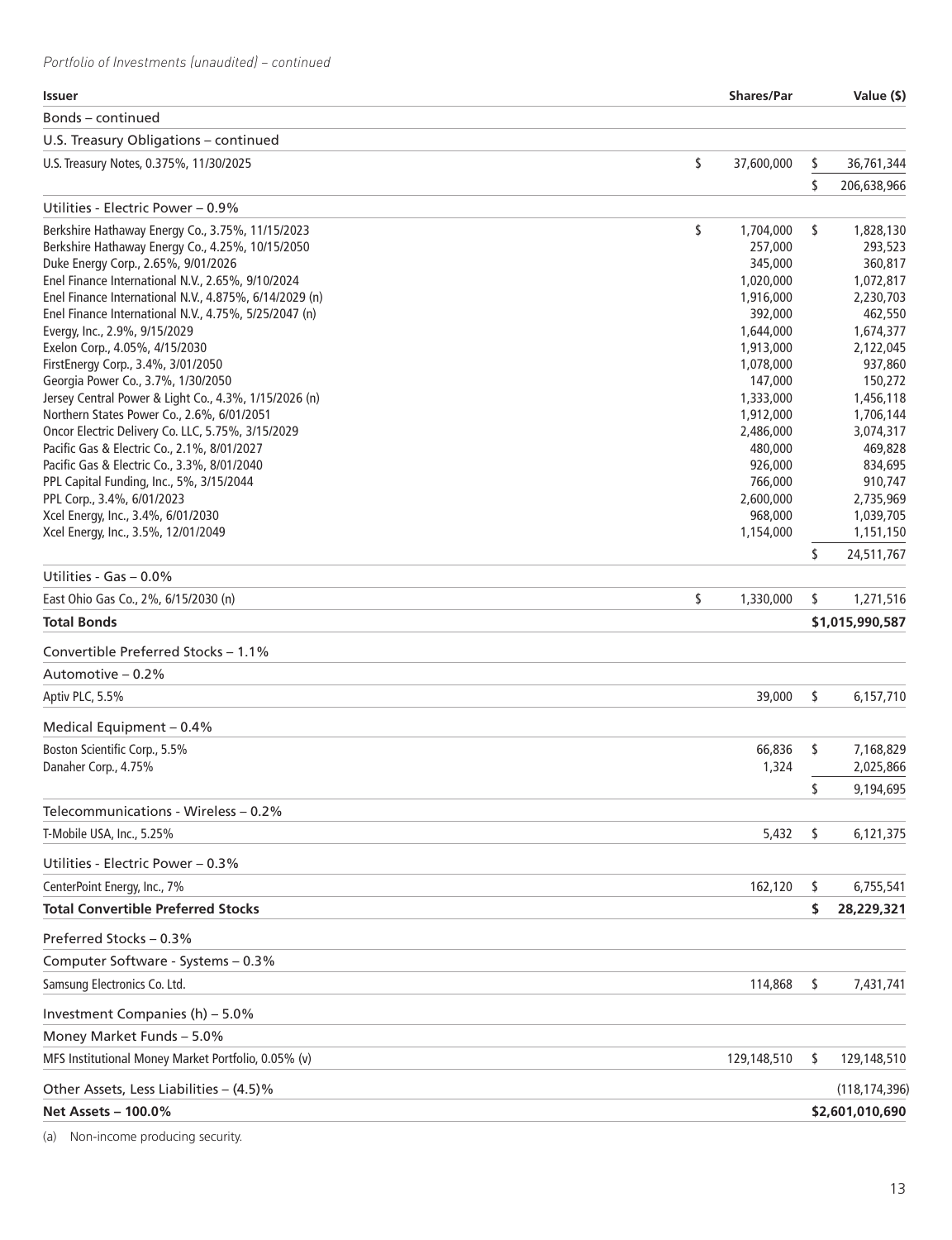- (h) An affiliated issuer, which may be considered one in which the fund owns 5% or more of the outstanding voting securities, or a company which is under common control. At period end, the aggregate values of the fund's investments in affiliated issuers and in unaffiliated issuers were \$129,148,510 and \$2,590,036,576, respectively.
- (i) Interest only security for which the fund receives interest on notional principal (Par amount). Par amount shown is the notional principal and does not reflect the cost of the security.
- (n) Securities exempt from registration under Rule 144A of the Securities Act of 1933. These securities may be sold in the ordinary course of business in transactions exempt from registration, normally to qualified institutional buyers. At period end, the aggregate value of these securities was \$162,660,295, representing 6.3% of net assets.
- (v) Affiliated issuer that is available only to investment companies managed by MFS. The rate quoted for the MFS Institutional Money Market Portfolio is the annualized seven-day yield of the fund at period end.

The following abbreviations are used in this report and are defined:

- ADR American Depositary Receipt
- CLO Collateralized Loan Obligation
- CMT Constant Maturity Treasury
- FGIC Financial Guaranty Insurance Co.
- FLR Floating Rate. Interest rate resets periodically based on the parenthetically disclosed reference rate plus a spread (if any). The period-end rate reported may not be the current rate. All reference rates are USD unless otherwise noted.
- LIBOR London Interbank Offered Rate
- NPFG National Public Finance Guarantee Corp.
- REIT Real Estate Investment Trust
- SOFR Secured Overnight Financing Rate
- TBA To Be Announced

See attached supplemental information. For more information see notes to financial statements as disclosed in the most recent semiannual or annual report.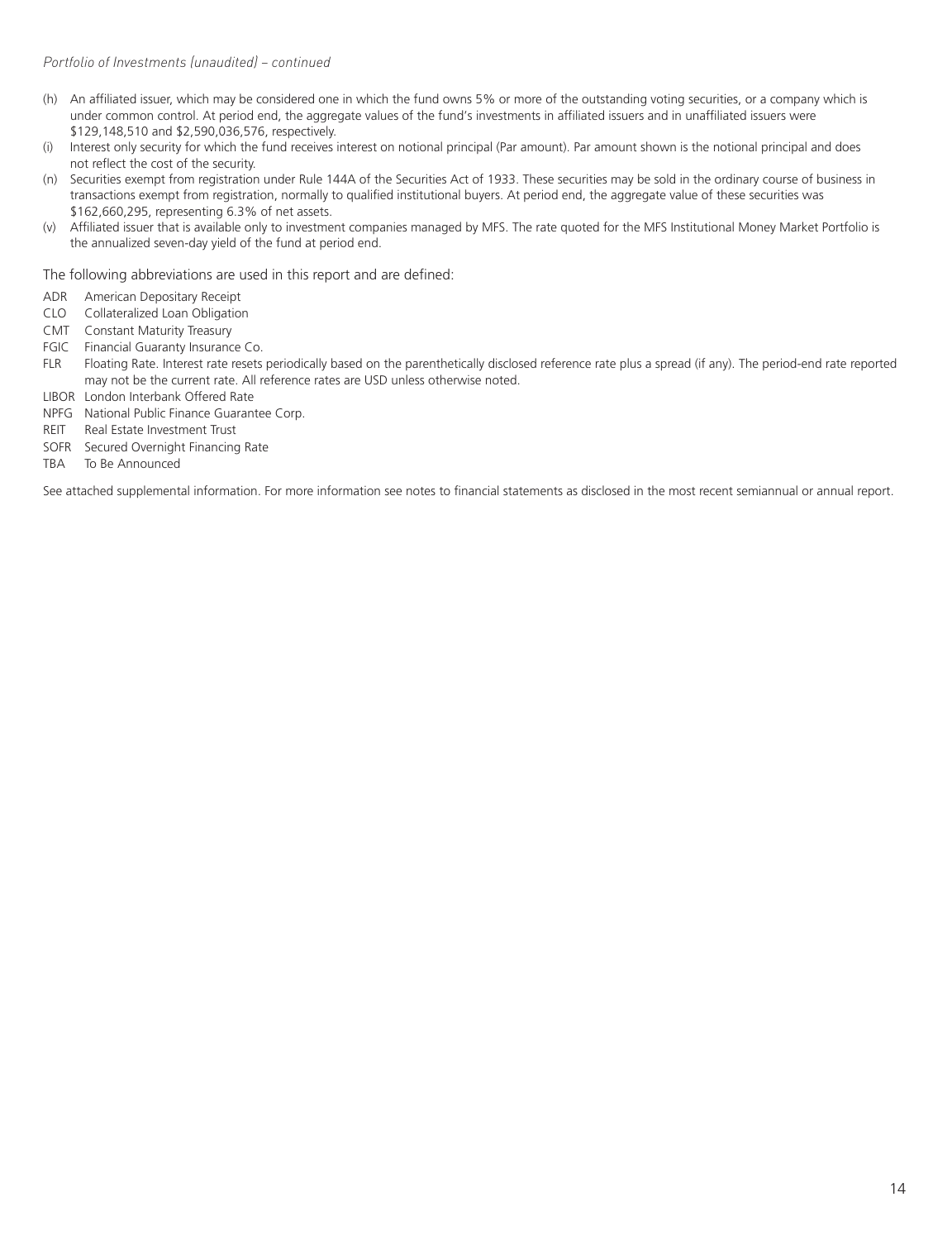## **Supplemental Information**

3/31/21 (unaudited)

The fund is an investment company and accordingly follows the investment company accounting and reporting guidance of the Financial Accounting Standards Board (FASB) Accounting Standards Codification Topic 946 Financial Services - Investment Companies.

#### **(1) Investment Valuations**

Equity securities, including restricted equity securities, are generally valued at the last sale or official closing price on their primary market or exchange as provided by a third-party pricing service. Equity securities, for which there were no sales reported that day, are generally valued at the last quoted daily bid quotation on their primary market or exchange as provided by a third-party pricing service. Debt instruments and floating rate loans, including restricted debt instruments, are generally valued at an evaluated or composite bid as provided by a third-party pricing service. Short-term instruments with a maturity at issuance of 60 days or less may be valued at amortized cost, which approximates market value. Open-end investment companies are generally valued at net asset value per share. Securities and other assets generally valued on the basis of information from a third-party pricing service may also be valued at a broker/dealer bid quotation. In determining values, third-party pricing services can utilize both transaction data and market information such as yield, quality, coupon rate, maturity, type of issue, trading characteristics, and other market data. The values of foreign securities and other assets and liabilities expressed in foreign currencies are converted to U.S. dollars using the mean of bid and asked prices for rates provided by a third-party pricing service.

The Board of Trustees has delegated primary responsibility for determining or causing to be determined the value of the fund's investments (including any fair valuation) to the adviser pursuant to valuation policies and procedures approved by the Board. If the adviser determines that reliable market quotations are not readily available, investments are valued at fair value as determined in good faith by the adviser in accordance with such procedures under the oversight of the Board of Trustees. Under the fund's valuation policies and procedures, market quotations are not considered to be readily available for most types of debt instruments and floating rate loans and many types of derivatives. These investments are generally valued at fair value based on information from third-party pricing services. In addition, investments may be valued at fair value if the adviser determines that an investment's value has been materially affected by events occurring after the close of the exchange or market on which the investment is principally traded (such as foreign exchange or market) and prior to the determination of the fund's net asset value, or after the halt of trading of a specific security where trading does not resume prior to the close of the exchange or market on which the security is principally traded. Events that occur after foreign markets close (such as developments in foreign markets and significant movements in the U.S. markets) and prior to the determination of the fund's net asset value may be deemed to have a material effect on the value of securities traded in foreign markets. Accordingly, the fund's foreign equity securities may often be valued at fair value. The adviser generally relies on third-party pricing services or other information (such as the correlation with price movements of similar securities in the same or other markets; the type, cost and investment characteristics of the security; the business and financial condition of the issuer; and trading and other market data) to assist in determining whether to fair value and at what value to fair value an investment. The value of an investment for purposes of calculating the fund's net asset value can differ depending on the source and method used to determine value. When fair valuation is used, the value of an investment used to determine the fund's net asset value may differ from quoted or published prices for the same investment. There can be no assurance that the fund could obtain the fair value assigned to an investment if it were to sell the investment at the same time at which the fund determines its net asset value per share.

Various inputs are used in determining the value of the fund's assets or liabilities. These inputs are categorized into three broad levels. In certain cases, the inputs used to measure fair value may fall into different levels of the fair value hierarchy. In such cases, an investment's level within the fair value hierarchy is based on the lowest level of input that is significant to the fair value measurement. The fund's assessment of the significance of a particular input to the fair value measurement in its entirety requires judgment, and considers factors specific to the investment. Level 1 includes unadjusted quoted prices in active markets for identical assets or liabilities. Level 2 includes other